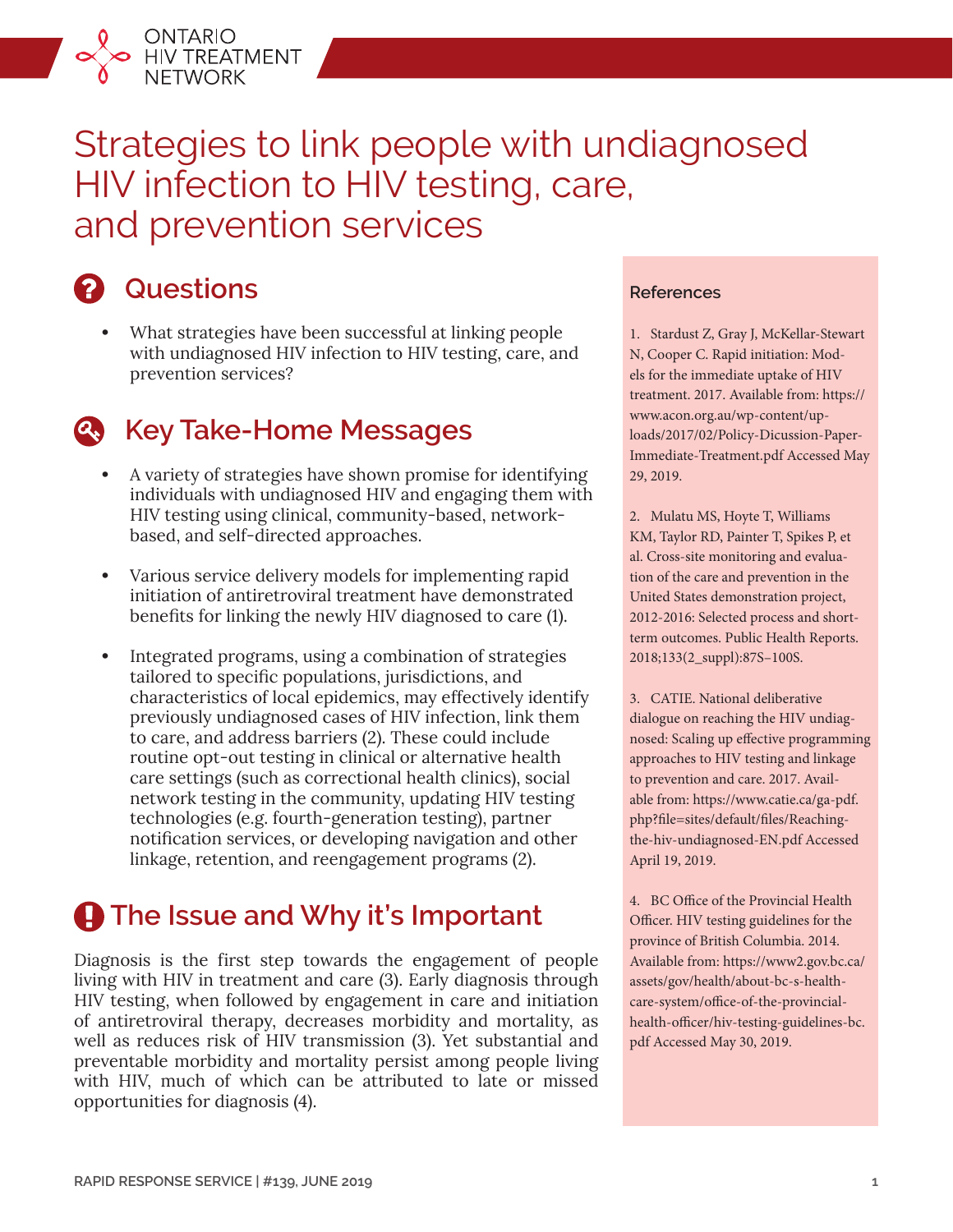While progress has been made in Canada to reach the UNAIDS global target for 90% of people living with HIV to be diagnosed by 2020 (5), an estimated 14% of the approximately 63,000 people living with HIV in Canada were unaware of their status in 2016 (6). This group represents a hidden population that may account for a large proportion of onwards transmissions; a recent U.S. Centers for Disease Control and Prevention (CDC) report found that in 2015, an estimated 14.5% of people living with HIV in the U.S. did not know their status, and 37.6% of new HIV infections were attributable to this group, including those acutely and non-acutely infected (7). Reaching the undiagnosed is critical to ending the epidemic (5).

This review outlines strategies that have been successful at linking people with undiagnosed HIV infection to HIV testing, care, and prevention services.

 **What We Found**

HIV testing is necessary to realize the benefits of HIV treatment, and may also be the gateway to engagement in HIV prevention for those who test HIV-negative, but are still at high risk of infection (3). Many recent studies have explored numerous strategies to increase the uptake of HIV testing, or improve an organizations' capacity for HIV testing, some of which also provide information on linkage to care outcomes. Fewer studies, however, specifically explore strategies to improve linkage to care among those newly diagnosed with HIV. Strategies are discussed in the sections below.

# **Reaching the undiagnosed in clinical settings**

## *Targeted approaches*

In Canada, specific populations such as Indigenous peoples and men who have sex with men are disproportionately affected by HIV compared to the general population (6). This provides evidence for the potential utility of targeted strategies for engaging hard-toreach individuals (6), like those with undiagnosed HIV. The Public Health Agency of Canada (PHAC) and the CDC recommend at least annual testing for people at high-risk of HIV (8, 9). Researchers have suggested that targeted strategies may address population-specific barriers to HIV testing such as HIV stigma, lack of perceived risk, and lack of knowledge (10). They also suggest that targeted testing can ensure that facilities make the most of limited testing resources by focusing their activities on higher risk populations (3).

GayZone, a gay men's STI/HIV testing and treatment clinic in Ottawa, demonstrated the utility of targeted HIV rapid testing (11). For three hours per week, free HIV testing (anonymous or nominal) was offered to patients based on sexual history and symptoms. Referral to local HIV care physicians, pre-exposure prophylaxis 5. Public Health Agency of Canada. Summary: Measuring Canada's progress on the 90-90-90 HIV targets. 2017. Available from: [https://www.canada.ca/en/](https://www.canada.ca/en/public-health/services/publications/diseases-conditions/summary-measuring-canada-progress-90-90-90-hiv-targets.html) [public-health/services/publications/dis](https://www.canada.ca/en/public-health/services/publications/diseases-conditions/summary-measuring-canada-progress-90-90-90-hiv-targets.html)[eases-conditions/summary-measuring](https://www.canada.ca/en/public-health/services/publications/diseases-conditions/summary-measuring-canada-progress-90-90-90-hiv-targets.html)[canada-progress-90-90-90-hiv-targets.](https://www.canada.ca/en/public-health/services/publications/diseases-conditions/summary-measuring-canada-progress-90-90-90-hiv-targets.html) [html](https://www.canada.ca/en/public-health/services/publications/diseases-conditions/summary-measuring-canada-progress-90-90-90-hiv-targets.html) Accessed May 29, 2019.

6. Public Health Agency of Canada. Summary: Estimates of HIV incidence, prevalence and Canada's progression on meeting the 90-90-90 HIV targets, 2016. 2018. Available from: [https://www.](https://www.canada.ca/en/public-health/services/publications/diseases-conditions/summary-estimates-hiv-incidence-prevalence-canadas-progress-90-90-90.html#m) [canada.ca/en/public-health/services/](https://www.canada.ca/en/public-health/services/publications/diseases-conditions/summary-estimates-hiv-incidence-prevalence-canadas-progress-90-90-90.html#m) [publications/diseases-conditions/summa](https://www.canada.ca/en/public-health/services/publications/diseases-conditions/summary-estimates-hiv-incidence-prevalence-canadas-progress-90-90-90.html#m)[ry-estimates-hiv-incidence-prevalence](https://www.canada.ca/en/public-health/services/publications/diseases-conditions/summary-estimates-hiv-incidence-prevalence-canadas-progress-90-90-90.html#m)[canadas-progress-90-90-90.html#m](https://www.canada.ca/en/public-health/services/publications/diseases-conditions/summary-estimates-hiv-incidence-prevalence-canadas-progress-90-90-90.html#m) Accessed April 30, 2019.

7. Li Z, Purcell D, Sansom S, Hayes D, Hall I. Vital signs: HIV transmission along the continuum of care — United States, 2016. 2019. Available from: [https://www.cdc.gov/mmwr/](https://www.cdc.gov/mmwr/volumes/68/wr/mm6811e1.htm?s_cid=mm6811e1_e#contribAff) [volumes/68/wr/mm6811e1.htm?s\\_](https://www.cdc.gov/mmwr/volumes/68/wr/mm6811e1.htm?s_cid=mm6811e1_e#contribAff) [cid=mm6811e1\\_e#contribAff](https://www.cdc.gov/mmwr/volumes/68/wr/mm6811e1.htm?s_cid=mm6811e1_e#contribAff) Accessed May 29, 2019.

8. Public Health Agency of Canada. Human immunodeficiency virus: HIV screening and testing guide. 2012. Available from: [https://www.canada.ca/](https://www.canada.ca/en/public-health/services/hiv-aids/hiv-screening-testing-guide.html) [en/public-health/services/hiv-aids/hiv](https://www.canada.ca/en/public-health/services/hiv-aids/hiv-screening-testing-guide.html)[screening-testing-guide.html](https://www.canada.ca/en/public-health/services/hiv-aids/hiv-screening-testing-guide.html) Accessed May 30, 2019.

9. U.S. Centers for Disease Control and Prevention. HIV testing in clinical settings. 2019. Available from: [https://www.](https://www.cdc.gov/hiv/testing/clinical/index.html) [cdc.gov/hiv/testing/clinical/index.html](https://www.cdc.gov/hiv/testing/clinical/index.html) Accessed May 30, 2019.

10. Traversy GP, Austin T, Ha S, Timmerman K, Gale-Rowe M. An overview of recent evidence on barriers and facilitators to HIV testing. Canada Communicable Disease Report. 2015;41(12):302–21.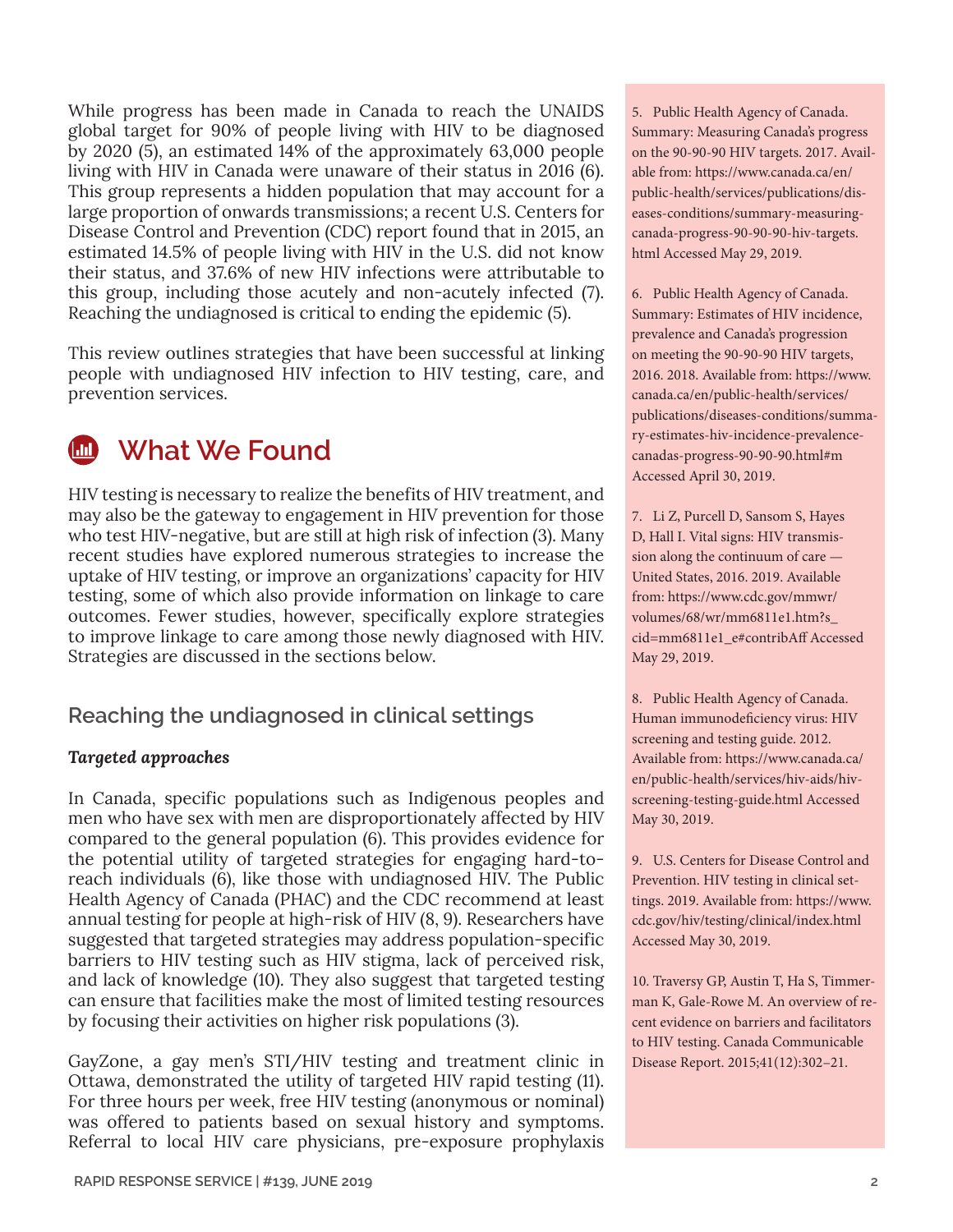(PrEP), and HIV prevention counselling was also provided. A total of 28 individuals were diagnosed with HIV (HIV positivity rate ranging between 0.7% to 1.8% from 2011-2013). This rate reached 3.6% for anonymous HIV testing. This represented between 8% and nearly 20% of all HIV diagnoses across the city of Ottawa during that time period. All of these individuals were previously unaware of their HIV status (11).

However, the implementation of targeted testing in some clinical settings may not be achieving full potential. Some evaluations of existing targeted HIV testing strategies in clinical settings have revealed significant missed opportunities for reaching the HIV undiagnosed. One retrospective cohort analysis in New Zealand examined missed opportunities among adults presenting to a hospital offering risk-based screening (12). Results showed that nearly 34% of individuals who were newly diagnosed over a seven-year period had had contact with medical services prior to diagnosis, and within their estimated window of HIV infection. They also showed that these patients could have been diagnosed earlier by a median of 12 months. Furthermore, more than half of these missed opportunity visits were for conditions that indicated risk for or actual HIV infection — some of which could have been prevented if diagnosed with HIV earlier (12).

Some researchers have suggested that there is a need for alternative provider-initiated targeted HIV testing strategies to those based on risk behaviours (13). Indicator Conditions (ICs) are conditions that tend to affect HIV-infected individuals more frequently, either because they are facilitated by immune deficiency, or they share modes of transmission (14). Many researchers believe that offering HIV testing based on the presence of ICs has the potential to increase HIV testing and reduce stigma, as it removes the need for behavioural risk assessment (13). Using this strategy may also provide a means to prevent missed opportunities for HIV diagnosis. For example, a retrospective case-control study conducted in six general practices in Amsterdam found that 58.8% of new HIV cases had exhibited an HIV IC (most commonly syphilis and gonorrhea), compared with 7.4% of non-infected controls (13). Results also showed that these patients frequently visited a general practitioner before their HIV diagnosis (13). Similarly, a retrospective cohort data linkage study in Australia showed that sexually transmitted infections (STIs) and certain hospital admissions were common among people estimated to be living with undiagnosed HIV; gonorrhea diagnosis was 18 times higher among people living with undiagnosed HIV (15). Despite this, the rate of missed opportunities for HIV diagnosis at the time of IC diagnosis was far higher among people living with undiagnosed HIV (2.5 per 1000 person-years) than the general population (0.3 per 100,000 person-years) (15).

Another case-control study using national registry data in Denmark found that during the three-year period prior to diagnosis, 93% of HIV-positive cases had at least one contact with primary health 11. O'Byrne P, MacPherson P, Ember A, Grayson MO, Bourgault A. Overview of a gay men's STI/HIV testing clinic in Ottawa: Clinical operations and outcomes. Canadian Journal of Public Health Revue Canadienne de Sante Publique. 2014;105(5):e389–94.

12. Hopkins C, Reid M, Gilmour J, Werder S, Briggs S. Missed opportunities for earlier diagnosis of human immunodeficiency virus infection among adults presenting to Auckland District Health Board hospital services. Internal Medicine Journal. 2018;08:08.

13. Joore IK, Arts DL, Kruijer MJ, Moll van Charante EP, Geerlings SE, Prins JM, et al. HIV indicator conditionguided testing to reduce the number of undiagnosed patients and prevent late presentation in a high-prevalence area: A case-control study in primary care. Sexually Transmitted Infections. 2015;91(7):467–72.

14. Youssef E, Sanghera T, Bexley A, Hayes M, Perry N, Dosekun O. HIV testing in patients presenting with indicator conditions in outpatient settings: Offer and uptake rates, and educational and active interventions. International Journal of STD & AIDS. 2018;29(13):1289–94.

15. Mallitt KA, Wilson DP, Jansson J, McDonald A, Wand H, Post JJ. Identifying missed clinical opportunities for the earlier diagnosis of HIV in Australia, a retrospective cohort data linkage study. PLoS ONE. 2018;13(12):e0208323.

16. Martin-Iguacel R, Pedersen C, Omland LH, Sondergaard J, Jensen J, Llibre JM, et al. Primary health care: An opportunity for early identification of people living with undiagnosed HIV infection. HIV Medicine. 2019;(20):404- 17.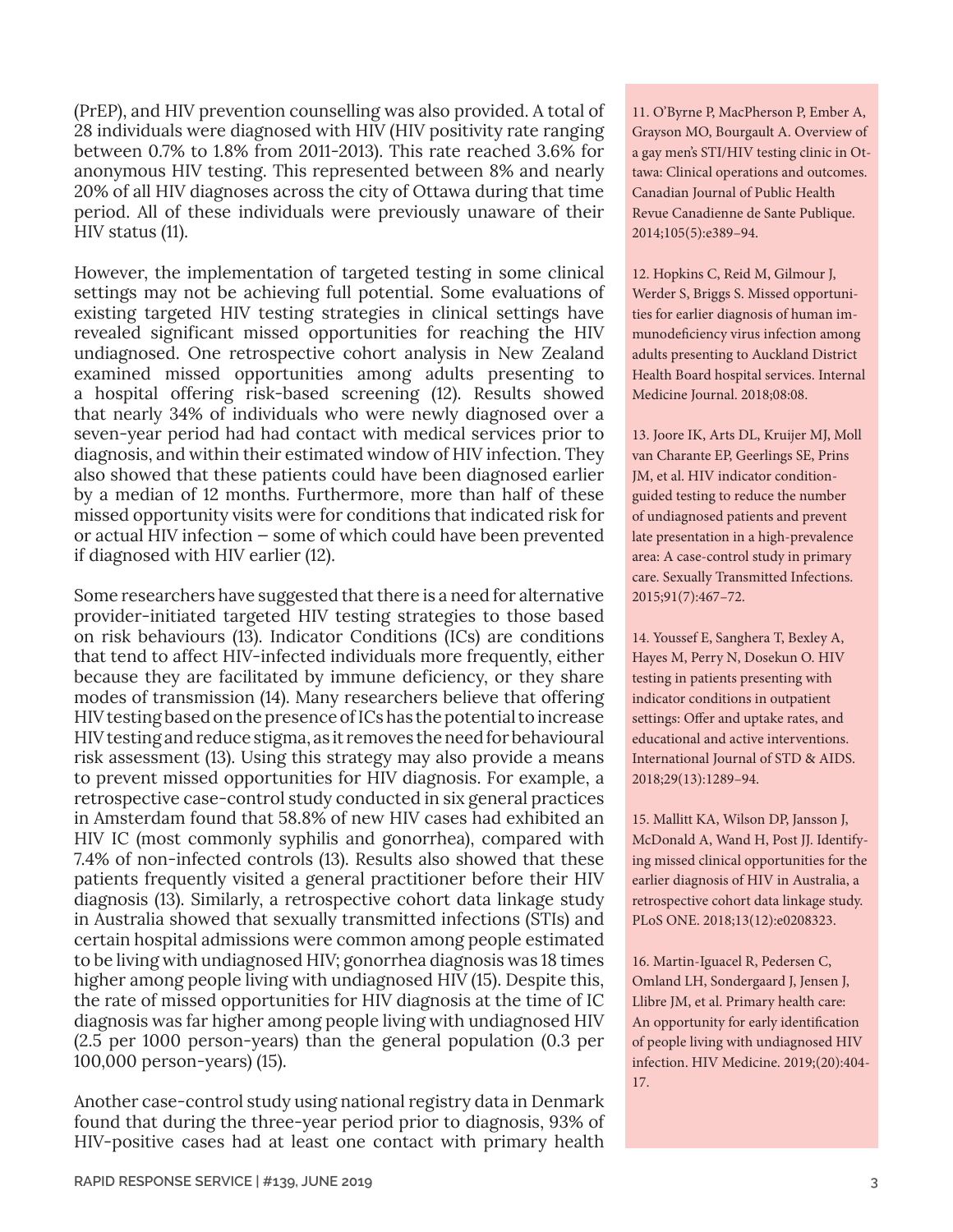care, compared to 88% of general controls during that same time (16). The median number of visits to primary health care was also higher among cases than controls. Nearly half of cases with newly diagnosed HIV were diagnosed in late or very late stages of infection. Many of the procedures performed in the last year before HIV diagnosis were strongly associated with subsequent HIV infection, however authors concluded that targeted testing based on performance of these procedures would not capture a high percentage of the undiagnosed, due to low procedure prevalence (16).

Prompting the offer of IC-targeted HIV testing through electronic medical records (EMRs) and case notes may improve this strategy. An observational study in the UK found that case note prompts highlighting the presence of HIV ICs were associated with a significant increase in HIV test offer in three outpatient departments (34% offered versus 3% without prompt) (14). The overall prevalence of HIV within patients tested was 4.1%, but no new cases of HIV were identified. HIV test offer was still very low, as only 17.6% of patients overall had been offered a test. Authors concluded that this strategy is hindered by clinicians' failure to recognize ICs, as 23% of individuals were not offered an HIV test because the clinician thought testing was inappropriate, despite the test prompt (14).

#### *Routine approaches*

Routine testing rests on the concept that testing based on an individual's risk for HIV may not be sufficient to identify all undiagnosed HIV infections (4). Using this strategy, HIV tests are offered to individuals by health care providers, with neither patient nor provider needing to discover or disclose risk factors for HIV — potentially removing stigma-related barriers (3). Testing may be offered in "opt-in" (i.e. being given the opportunity to accept a routine test) or "opt-out" (i.e. being given the opportunity to *decline* a routine test) formats (3). Routine, or universal testing, has been implemented in Canada in a variety of clinical settings (3) and has been recommended by PHAC (8), as well as some provincial governments (such as British Columbia and Saskatchewan) (4, 17), and the CDC (9).

The effectiveness of routine HIV testing for identifying undiagnosed HIV infections has been demonstrated in some clinical settings. For example, results from a Danish case-control study revealed that by testing all adult individuals attending primary health care at least once during a year, approximately 80% of the undiagnosed Danishborn HIV-infected population and 70% of the undiagnosed non-Danish born HIV-infected population could be identified (16).

However, this has not been the case in some clinical settings. One cross-sectional multicentre study conducted in two large cities in the Netherlands (Amsterdam and Rotterdam) investigated nontargeted (i.e. routine) HIV testing in emergency departments at

17. Government of Saskatchewan. Saskatchewan HIV testing policy. 2015. Available from: [http://publications.gov.](http://publications.gov.sk.ca/documents/13/81579-SK-HIV-Testing-Policy-Statement.pdf) [sk.ca/documents/13/81579-SK-HIV-](http://publications.gov.sk.ca/documents/13/81579-SK-HIV-Testing-Policy-Statement.pdf)[Testing-Policy-Statement.pdf](http://publications.gov.sk.ca/documents/13/81579-SK-HIV-Testing-Policy-Statement.pdf) Accessed May 30, 2019.

18. Luiken GPM, Joore IK, Taselaar A, Schuit SCE, Geerlings SE, Govers A, et al. Non-targeted HIV screening in emergency departments in the Netherlands. Netherlands Journal of Medicine. 2017;75(9):386–93.

19. Branson BM, Chavez PR, Hanscom B, Greene E, McKinstry L, Buchacz K, et al. Expanding hospital human immunodeficiency virus testing in the Bronx, New York and Washington, District of Columbia: Results from the HPTN 065 study. Clinical Infectious Diseases. 2018;66(10):1581–7.

20. Avery AK, Del Toro M, Caron A. Increases in HIV screening in primary care clinics through an electronic reminder: An interrupted time series. BMJ Quality and Safety. 2014;23(3):250–6.

21. Tillison AS, Avery AK. Evaluation of the impact of routine HIV screening in primary care. Journal of the International Association of Providers of AIDS Care. 2017;16(1):18–22.

22. Felsen UR, Cunningham CO, Heo M, Futterman DC, Weiss JM, Zingman BS. Expanded HIV testing strategy leveraging the electronic medical record uncovers undiagnosed infection among hospitalized patients. Journal of Acquired Immune Deficiency Syndromes. 2017;75(1):27–34.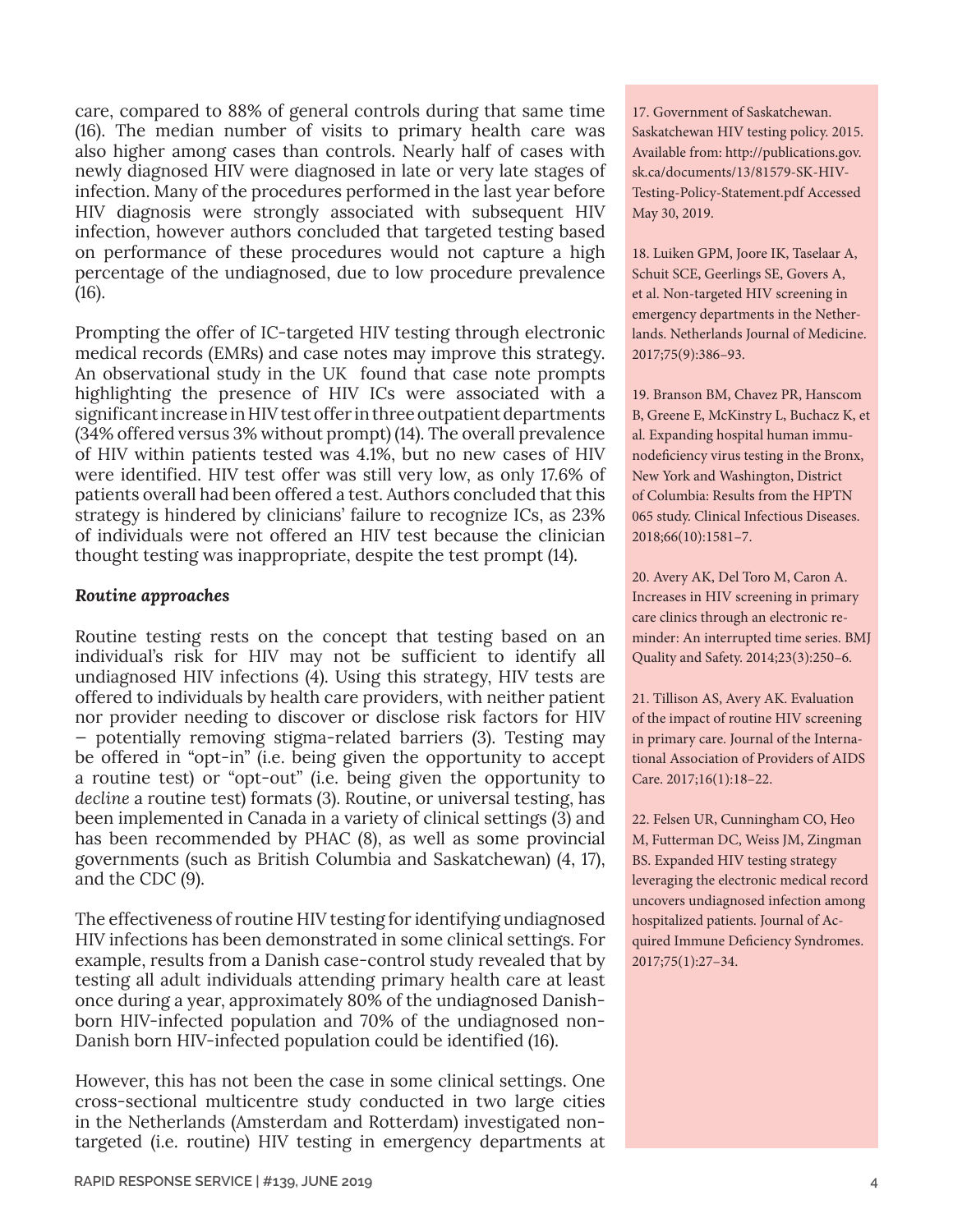two tertiary referral hospitals and one large general hospital (18). Patients who had blood samples taken for clinical care had an active choice (opt-in) to also be tested for HIV. Only two previously undiagnosed HIV infections were identified (0.06% of 3,223 tests administered). Authors concluded that this approach was not cost-effective. Furthermore, since the HIV prevalence is 0.5% in Rotterdam and 0.9% in Amsterdam (approximately 0.12% among undiagnosed persons), they concluded that targeted HIV testing may be more effective in these cities. However, authors noted that various other interventions (e.g. opt-out screening among pregnant women and in STI clinics) already implemented in the Netherlands with high uptake may have contributed to the low percentage of new HIV infections identified (18).

Ineffective implementation of universal testing strategies has been revealed in some settings, potentially explaining missed opportunities. For example, the HPTN 065 study evaluated the offer of universal HIV testing during emergency department visits and inpatient admissions in 16 hospitals in the Bronx, New York and Washington, D.C. between 2011 and 2014 (19). While previously undiagnosed HIV infections were consistently and effectively identified during this study (0.3% to 0.5% of patients tested in New York, 0.4% to 0.7% in of patients tested in Washington), universal testing was not achieved as HIV tests were conducted in less than 25% of patients overall. Authors noted that testing even a small number of patients can have an important cumulative effect on the proportion of individuals newly diagnosed, however additional strategies will be required to realize full potential of universal testing. They also noted that many hospitals did not implement proposed organizational changes, such as eliminating written consent, integrating screening into the triage process, and realtime electronic reminders, that could increase testing (19).

With the implementation of such changes, other settings have demonstrated successes in routine HIV testing. For example, a publicly funded teaching hospital in Cleveland, Ohio implemented an electronic medical record (EMR) prompt that successfully increased routine testing and diagnoses in primary office visits among patients (20). A follow-up of this study compared characteristics of people newly diagnosed (n=89) before and after the intervention (21). Analysis showed that men were more than five times as likely to be newly diagnosed than women, and individuals reporting heterosexual sex were 2.5 times more likely to be diagnosed than other risk groups after the intervention. It also showed that after the intervention, individuals were nearly six times more likely to not have been hospitalized one year prior to diagnosis. Furthermore, for every 50 cells/mm<sup>3</sup> increase in CD4 count, diagnosis after the intervention increased by 14%. This meant that the intervention not only reached a subgroup of the population that infrequently uses primary care, but also individuals earlier in disease progression. These patients may have been otherwise undiagnosed until developing symptoms from advanced disease progression (21).

23. Golden MR, Duchin J, Chew LD, Huntington JH, Sugg N, Jackson S, et al. Impact of an electronic medical record-based system to promote human immunodeficiency virus/hepatitis C virus screening in public hospital primary care clinics. Open Forum Infectious Diseases. 2017;4(2):ofx075.

24. Leber W, McMullen H, Anderson J, Marlin N, Santos AC, Bremner S, et al. Promotion of rapid testing for HIV in primary care (RHIVA2): A clusterrandomised controlled trial. The Lancet HIV. 2015;2(6):e229–35.

25. Mignano JL, Miner L, Cafeo C, Spencer DE, Gulati M, Brown T, et al. Routinization of HIV testing in an inpatient setting: A systematic process for organizational change. Journal for Healthcare Quality. 2016;38(3):e10–8.

26. Kelen GD, Hsieh YH, Rothman RE, Patel EU, Laeyendecker OB, Marzinke MA, et al. Improvements in the continuum of HIV care in an innercity emergency department. AIDS. 2016;30(1):113–20.

27. Hsieh YH, Kelen GD, Beck KJ, Kraus CK, Shahan JB, Laeyendecker OB, et al. Evaluation of hidden HIV infections in an urban ED with a rapid HIV screening program. American Journal of Emergency Medicine. 2016;34(2):180–4.

28. Lin X, Dietz PM, Rodriguez V, Lester D, Hernandez P, Moreno-Walton L, et al. Routine HIV screening in two health-care settings — New York City and New Orleans, 2011–2013. Morbidity & Mortality Weekly Report. 2014;63(25):537–41.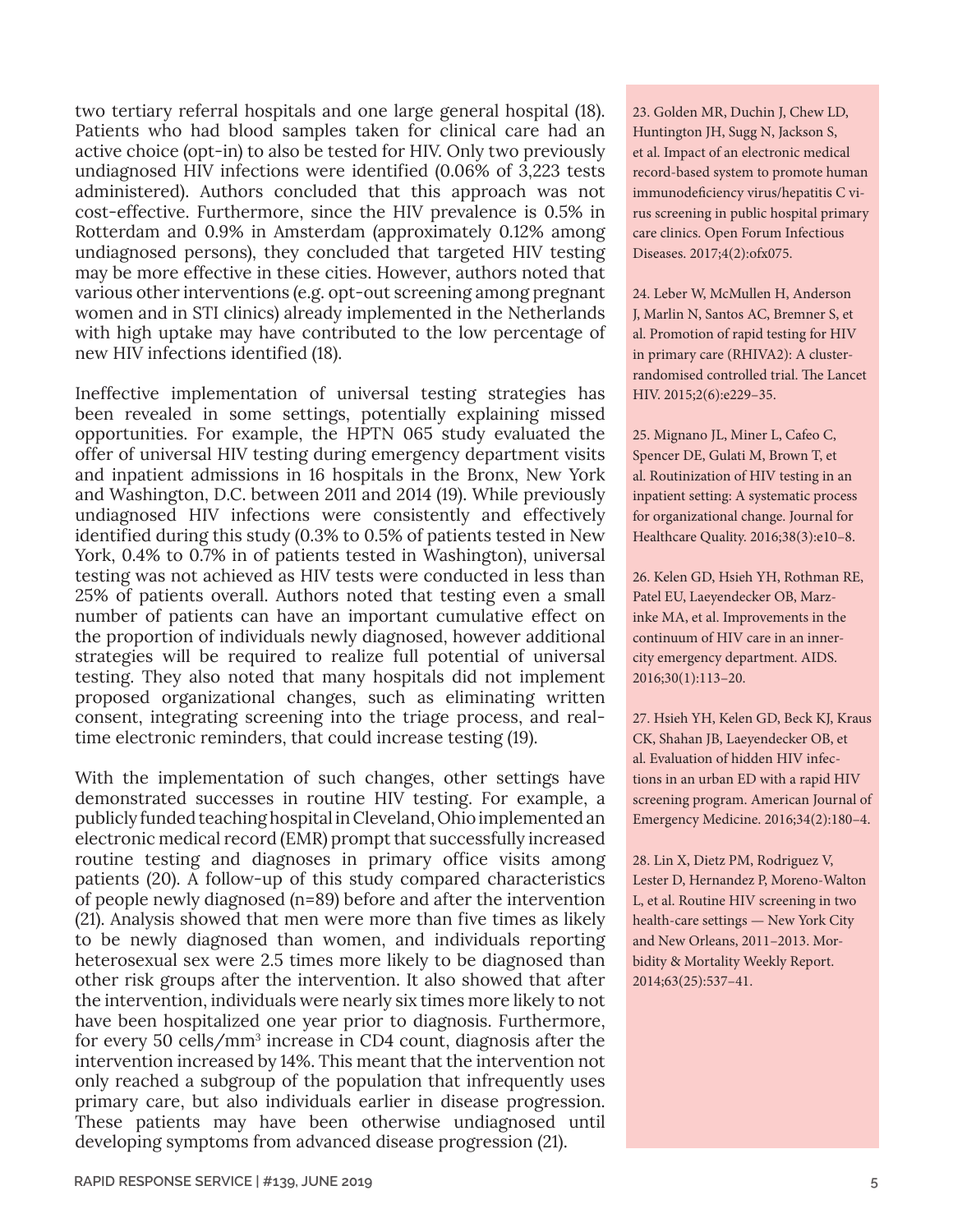A quasi-experimental pre-post test study also assessed the impact of implementing EMR prompts for routine HIV testing for hospitalized patients in New York City (22). While the prompt was inactive, 9.5% of 36,610 admissions had an HIV test performed, compared to 21.8% of 18,943 admissions while the prompt was active. The prompt was also associated with increased testing among those without a prior HIV test and those with a prior negative test. While active, the prompt was associated with a diversification of patients who were tested, including populations with historically lower testing rates. That is, the proportion of admissions that were tested increased among patients who were female, in older age groups, black or white, had private insurance, and were admitted to nonmedicine services. The rate of new HIV diagnoses increased from 8.2 per 100,000 admissions to 37.0 per 100,000 admissions while the prompt was active versus inactive, respectively (22).

Another study used EMR data to identify patients in three primary care clinics in Seattle who met national criteria for routine HCV or HIV testing and had no documented history of prior testing (23). During the study period, the percentage of previously untested patients tested for HIV and HCV increased from between 15% and 18%, to between 31% and over 35%. Although the percentage of newly diagnosed patients did not increase during the study period (0.7% before and after), the targeted intervention was determined to be successful at increasing uptake of HIV testing (23).

Implementation of other organizational changes, alongside routine HIV testing, have also increased rates of early HIV diagnosis in some settings. In a cluster randomized controlled trial in the UK, 40 general practices were randomly assigned to receive an intervention to offer opt-out rapid HIV testing to adults (n=20; 44,971 patients) or a control group offering testing opportunistically or upon patient request (n=20; 38,464 patients) (24). Intervention practices received an outreach educational program with training for nurses or health-care assistants, integration of rapid HIV testing, and free rapid HIV tests with remuneration for each test completed. During the two-year study period, uptake of HIV testing in intervention practices was 45%, with 32 new HIV diagnoses (a rate of 0.32 per 10,000 patients per year) — compared to 14 in control practices (0.07 per 10,000 patients per year). When excluding diagnoses made through antenatal screening, or those who defaulted from care, mean CD4 count was significantly higher in individuals diagnosed through intervention practices than control practices. All patients diagnosed in intervention practices were successfully linked to care (24).

Implementation of organizational changes to routine testing programs can also effectively link previously undiagnosed individuals with HIV care. In 2013, a Baltimore academic medical centre launched a routine HIV testing initiative with the goal of 75% rates of offer and acceptance of HIV testing, as well as increased linkage to care (25). This included an extensive organizational

29. Privette A, White B, Ferguson PL, Norcross ED, Richey LE. A different form of injury prevention: Successful screening and referral for HIV and hepatitis C in a trauma population. The Journal of Trauma and Acute Care Surgery. 2018;30:30.

30. Suarez-Durall P, Osborne MS, Enciso R, Melrose MD, Mulligan R. Results of offering oral rapid HIV screening within a dental school clinic. Special Care in Dentistry. 2019;39(2):188–200.

31. Ramsey SD, Unger JM, Baker LH, Little RF, Loomba R, Hwang JP, et al. Prevalence of hepatitis B virus, hepatitis C virus, and HIV infection among patients with newly diagnosed cancer from academic and community oncology practices. JAMA Oncology. 2019;17:17.

32. Geren KI, Lovecchio F, Knight J, Fromm R, Moore E, Tomlinson C, et al. Identification of acute HIV infection using fourth-generation testing in an opt-out emergency department screening program. Annals of Emergency Medicine. 2014;64(5):537–46.

33. Lau L, Wudel B, Lee E, Darraj M, Richert Q, Trajtman A, et al. Evaluation of the utility of point-of-care HIV testing on a Canadian internal medicine inpatient unit. The Canadian Journal of Infectious Diseases & Medical Microbiology. 2017;2017:(8495307).

34. Parisi MR, Soldini L, Negri S, Vidoni GM, Gianotti N, Nozza S, et al. Early diagnosis and retention in care of HIV-infected patients through rapid salivary testing: A test-and-treat fast track pilot study. New Microbiologica. 2015;38(4):20.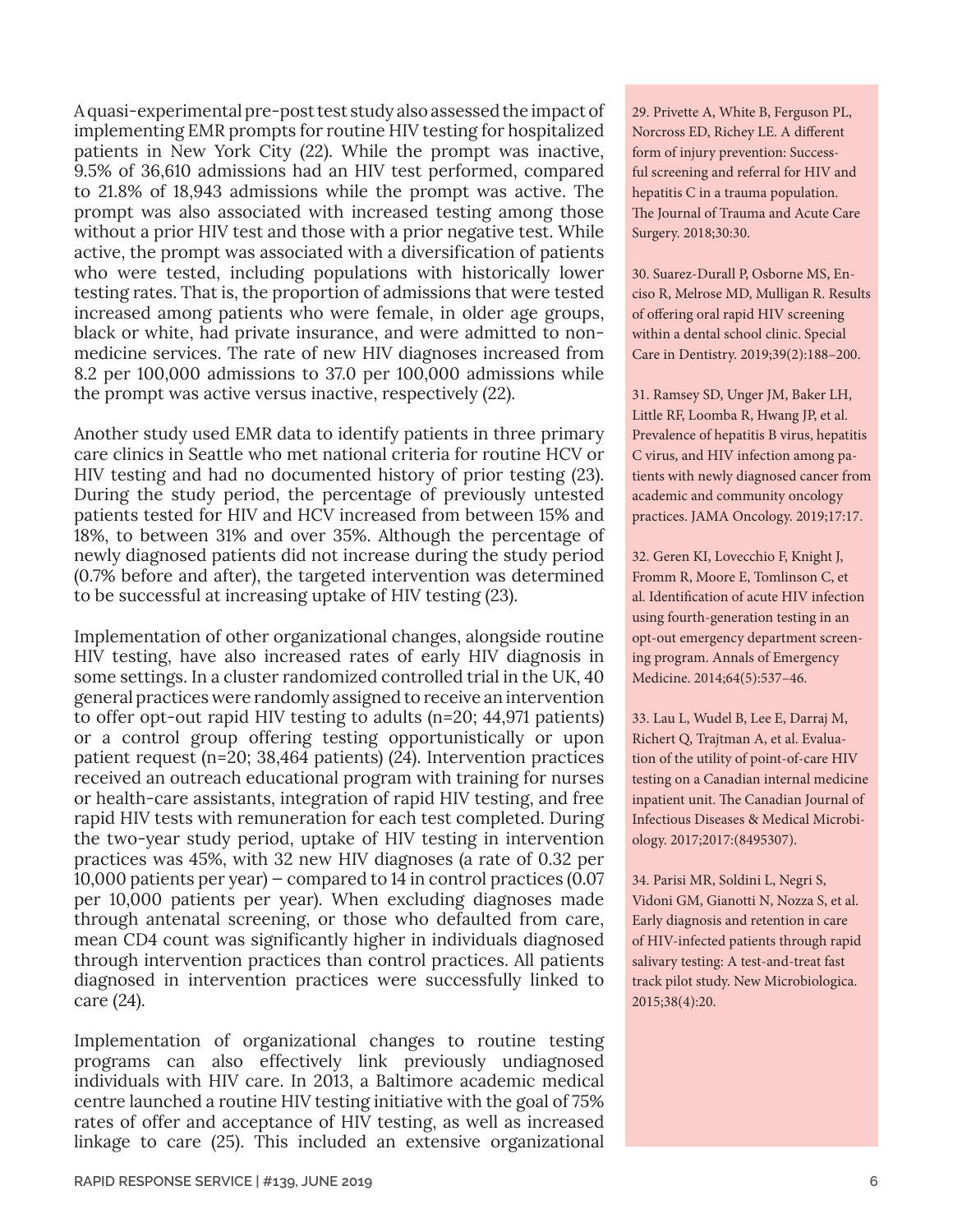change process consisting of stakeholder buy-in, identification of an interdisciplinary leadership team, infrastructure development, staff education, implementation, and continuous quality improvement. In the first month of implementation, the offer of HIV testing increased from 3% to 49% when this was the responsibility of medical providers. This increased to an average of 89% when both nurses and physicians offered testing. Approximately 80% of individuals who were offered HIV testing accepted it. This resulted in 15 (0.82%) newly diagnosed HIV infections, 14 of which (93%) were linked to care (i.e. attending at least two HIV primary care visits within six months). Additionally, 47% of those previously diagnosed with HIV, but not engaged in care, were linked to care. The process was deemed successful, as the project exceeded its goals, and continues as routine practice within the medical centre. Authors stated that the systematic implementation process was essential to the success of their program, and may serve as a guide for other institutions in areas with a high prevalence of HIV (25).

The conservation of well-implemented routine HIV testing programs can have a considerable contribution to local HIV epidemics. For example, one study assessed the impact of a sustained emergency department-based HIV screening and linkage-to-care program at the Johns Hopkins Hospital in Baltimore (26). Using data from serosurveys conducted between 1987 and 2013, results showed that outcomes for stages of the continuum of care improved significantly with the program: linkage to care increased from between 32% and 77% to between 72% and 88%; the proportion of HIV positive patients with detectable antiretrovirals increased from 27% to 80%; the proportion of virally suppressed patients increased from 23% to 59%; and the rate of newly diagnosed HIV declined from 1.1% to 0.4%, reflecting a significant downward trend in new diagnoses in Baltimore in the same time period (26).

Whether universal testing is offered in opt-in or opt-out formats may also have an impact on its effectiveness as a strategy for identifying cases of undiagnosed HIV. One study found a high undiagnosed HIV prevalence in patients of a Baltimore emergency department not offered testing (27). At the time, the emergency department had an ongoing opt-in rapid oral-fluid HIV screening program. During an eight-week period, blood samples from all patients over 18-yearsold with blood drawn for clinical purposes were included, using an identity-unlinked seroprevalence methodology. After excluding known HIV-positive patients, the prevalence of undiagnosed HIV infection was 1% in those offered testing versus 3% in those not offered testing; and 1.3% in those who declined testing compared to 0.4% in those were tested. Higher viral loads were also observed in those not offered testing. This demonstrated significant missed opportunities, even with an ongoing HIV testing program: only 2.7% of the undiagnosed HIV infected individuals who visited the emergency department during the study period were diagnosed and 84% of undiagnosed individuals had not even been *offered* an HIV test. Authors suggested that opt-out, clinical staff-driven,

35. World Health Organization. Guidelines for managing advanced HIV disease and rapid initiation of antiretroviral therapy. 2017. Available from: [https://apps.who.int/iris/bitstream/han](https://apps.who.int/iris/bitstream/handle/10665/255884/9789241550062-eng.pdf;jsessionid=65A4CF0E9444B8C99F147FBC94B8CBEE?sequence=1) [dle/10665/255884/9789241550062-eng.](https://apps.who.int/iris/bitstream/handle/10665/255884/9789241550062-eng.pdf;jsessionid=65A4CF0E9444B8C99F147FBC94B8CBEE?sequence=1) [pdf;jsessionid=65A4CF0E9444B8C99F1](https://apps.who.int/iris/bitstream/handle/10665/255884/9789241550062-eng.pdf;jsessionid=65A4CF0E9444B8C99F147FBC94B8CBEE?sequence=1) [47FBC94B8CBEE?sequence=1](https://apps.who.int/iris/bitstream/handle/10665/255884/9789241550062-eng.pdf;jsessionid=65A4CF0E9444B8C99F147FBC94B8CBEE?sequence=1) Accessed May 30, 2019. World Health Organization.

36. Pilcher CD, Ospina-Norvell C, Dasgupta A, Jones D, Hartogensis W, Torres S, et al. The effect of same-day observed initiation of antiretroviral therapy on HIV viral load and treatment outcomes in a US public health setting. Journal of Acquired Immune Deficiency Syndromes. 2017;74(1):44–51.

37. Girometti N, Nwokolo N, McOwan A, Whitlock G. Outcomes of acutely HIV-1-infected individuals following rapid antiretroviral therapy initiation. Antiviral Therapy. 2017;22(1):77–80.

38. Thumath M, Moore D, Hull M, Brownrigg B, Sandstra I, Ogilvie G. Implementation of a rapid referral pathway to HIV treatment for gay men and MSM diagnosed with acute HIV-infection in sexual health clinics in British Columbia. Program and abstracts of the 8th IAS Conference on HIV Pathogenesis, Treatment and Prevention, 19-22 July 2015. Abstract TUPED782. Available from: [http://www.ias2015.org/Web-](http://www.ias2015.org/WebContent/File/IAS_2015__MED2.pdf)[Content/File/IAS\\_2015\\_\\_MED2.pdf](http://www.ias2015.org/WebContent/File/IAS_2015__MED2.pdf) Accessed May 30, 2019.

39. Hoenigl M, Chaillon A, Moore DJ, Morris SR, Mehta SR, Gianella S, et al. Rapid HIV viral load suppression in those initiating antiretroviral therapy at first visit after HIV diagnosis. Scientific Reports. 2016;6:32947.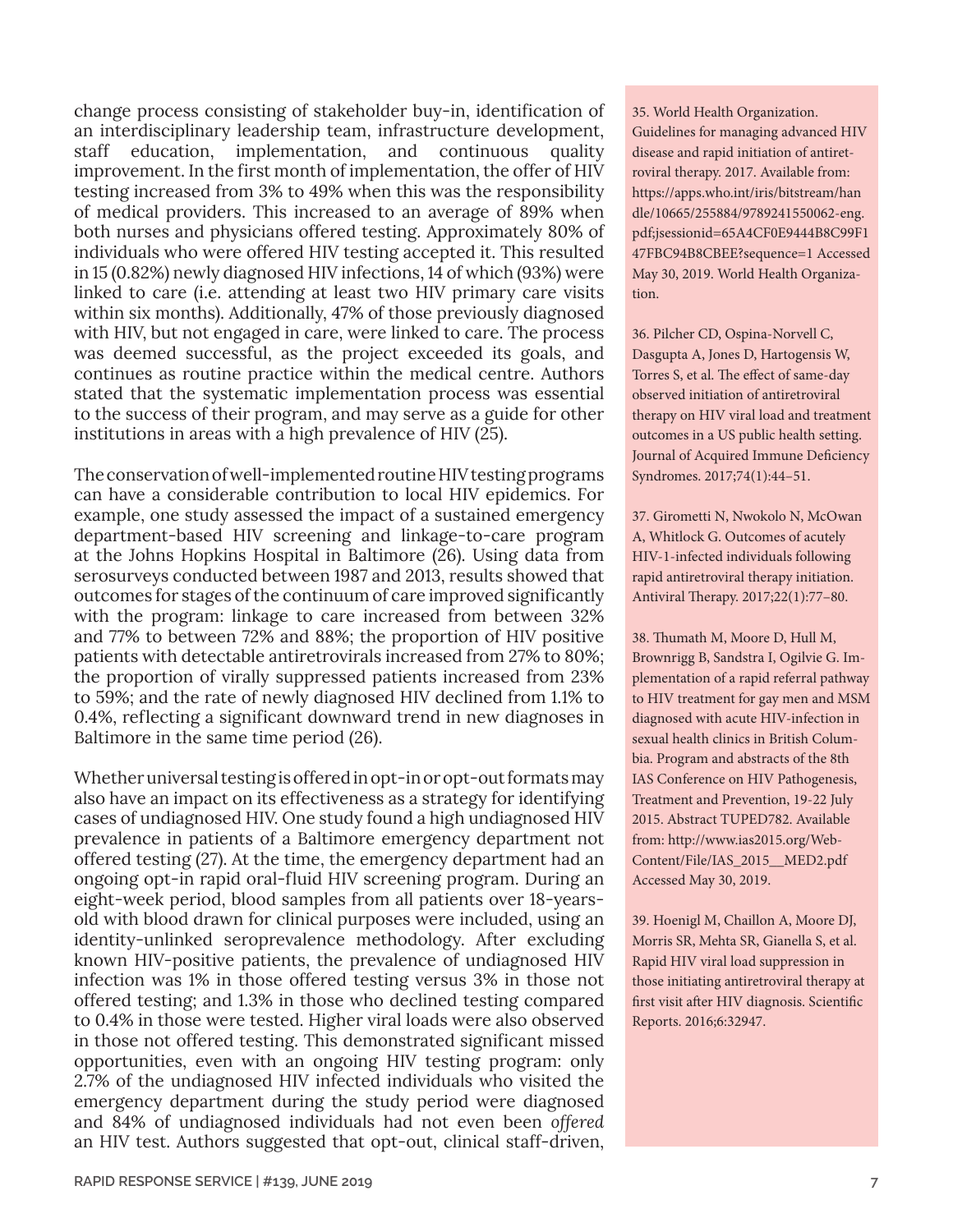triage-based, integrated routine testing models may curtail missed opportunities (27).

Gilead Science's HIV on the Frontlines of Communities in the United States (FOCUS) program demonstrated that opt-out routine testing, with a strategic implementation plan, can be more effective than opt-in or targeted testing at identifying new HIV cases and linking these individuals to HIV care (28). The implementation plan was based on four principles: 1) institutional policy changes that reinforced the commitment to routine HIV testing; 2) integration of HIV testing into existing workflows to promote normalization and sustainability; 3) use of EMRs to prompt testing, automate laboratory orders, and track performance and 4) required staff education on HIV testing best practices and outcomes (28). Following the implementation of FOCUS in a New York health centre that previously conducted risk-based screening, the percentage of patients tested for HIV increased from 8% to 56% (28). The proportion of newly diagnosed cases also increased from 16% to 29% of all HIV-positive cases. Finally, 81% of all individuals diagnosed with HIV during the evaluation period were linked to HIV care, none of whom were previously engaged in care. At a New Orleans hospital that had previously conducted opt-in routine testing, the opt-out approach of the FOCUS program increased the proportion of patients tested from 17% and 3% to 26% and 17% in its emergency department and urgent care centre, respectively. The proportion of previously undiagnosed cases increased from 51% to 75% (5% of which were acute HIV infections). Of the 91 patients not already in care, linkage to HIV care was successful for 67 patients (74%). Authors concluded that FOCUS guiding principles contributed to the sustainability and scalability of routine testing, and could be adapted by other health-care settings (28).

In fact, the success of routine HIV testing has led some researchers to explore its implementation in alternative clinical settings. For example, one study initiated a routine HIV and hepatitis C screening and linkage-to-care program in a Level 1 Trauma Center in South Carolina (29). Uptake was 64% and, at 1.1% (n=13), the rate of HIV positivity was almost triple the national average. However, the rate of new diagnoses was less than the national average (0.25% compared to 0.44%). All patients diagnosed with HIV (including those newly diagnosed) received disease-related education, were referred to HIV care or had ongoing HIV care verified prior to discharge (29).

Routine opt-in HIV screening was offered to patients attending a dental school clinic in Los Angeles in another study (30). Testing uptake was 39.3% of whom more than 35% were fist-time testers. Four possible undiagnosed infections were initially identified with testing, with one completing to case confirmation. While this number is low, prevalence of HIV infection through initial screening in this clinic (0.31%) far surpassed that of Los Angeles County (0.018%) (30).

40. Minichiello A, Swab M, Chongo M, Marshall Z, Gahagan J, Maybank A, et al. HIV point-of-care testing in Canadian settings: A scoping review. Frontiers in Public Health. 2017;5:76.

41. Scognamiglio P, Chiaradia G, Giovanetti M, Albertini E, Camposeragna A, Farinella M, et al. HIV rapid testing in community and outreach sites: Results of a nationwide demonstration project in Italy. BMC Public Health. 2018;18(1):748.

42. Collins B, Bronson H, Elamin F, Yerkes L, Martin E. The "no wrong door" approach to HIV testing: Results from a statewide retail pharmacy-based HIV testing program in Virginia, 2014–2016. Public Health Reports. 2018;133(2\_ suppl):34S–42S.

43. Steinberg M. Evaluation of the pilot pharmacy point of care HIV testing: Report produced for Island and Vancouver Coastal Health Authorities. 2015. Available from: [http://www.pharma](http://www.pharmacybc.com/wp-content/uploads/2014/11/Evaluation-of-Pharmacy-Point-of-Care-HIV-Testing-Pilot-Final-Report-Oct-1-2015.pdf)[cybc.com/wp-content/uploads/2014/11/](http://www.pharmacybc.com/wp-content/uploads/2014/11/Evaluation-of-Pharmacy-Point-of-Care-HIV-Testing-Pilot-Final-Report-Oct-1-2015.pdf) [Evaluation-of-Pharmacy-Point-of-](http://www.pharmacybc.com/wp-content/uploads/2014/11/Evaluation-of-Pharmacy-Point-of-Care-HIV-Testing-Pilot-Final-Report-Oct-1-2015.pdf)[Care-HIV-Testing-Pilot-Final-Report-](http://www.pharmacybc.com/wp-content/uploads/2014/11/Evaluation-of-Pharmacy-Point-of-Care-HIV-Testing-Pilot-Final-Report-Oct-1-2015.pdf)[Oct-1-2015.pdf](http://www.pharmacybc.com/wp-content/uploads/2014/11/Evaluation-of-Pharmacy-Point-of-Care-HIV-Testing-Pilot-Final-Report-Oct-1-2015.pdf) Accessed May 29, 2019.

44. Lampejo T, Turner R, Roberts C, Allen K, Watson L, Caverley-Frost L, et al. Novel outreach settings to enhance sexually transmitted infection/ HIV awareness, diagnosis and treatment in hard-to-reach populations. International Journal of STD & AIDS. 2018;29(3):266–72.

45. Seth P, Walker T, Figueroa A. CDCfunded HIV testing, HIV positivity, and linkage to HIV medical care in non-health care settings among young men who have sex with men (YMSM) in the United States. AIDS Care. 2017;29(7):823–7.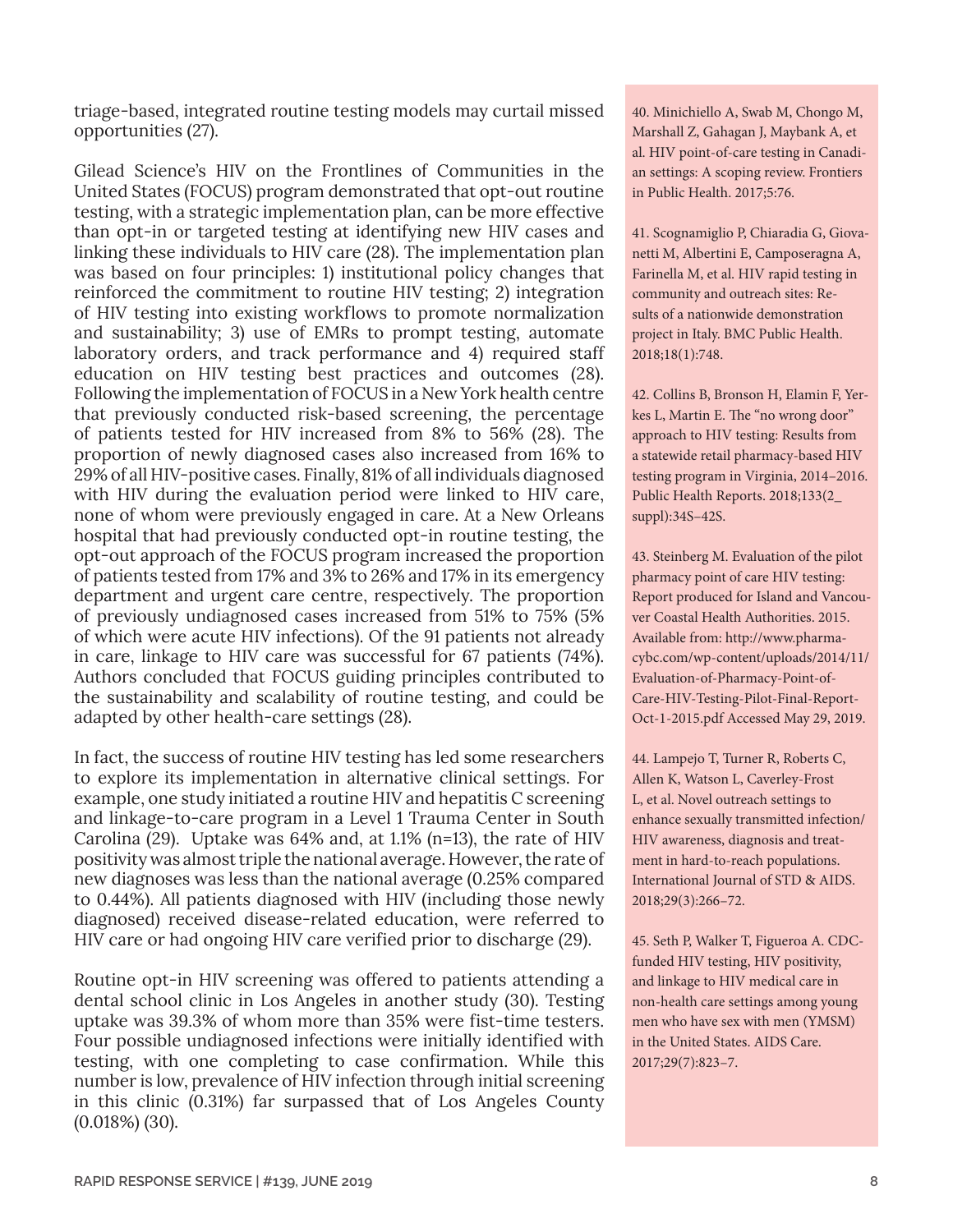One multicenter prospective cohort study assessing HIV, and hepatitis B and C in patients with newly diagnosed cancer at 18 oncology institutions in the U.S. found an HIV infection rate of 1.1% (n=34), 5.9% of which were newly diagnosed (31). The low yield of HIV cases caused authors to conclude that universal testing for HIV within this setting may not be effective (31).

#### *Alternative testing methods or strategies*

Studies assessing the use of alternative testing methods in clinical settings have promising results. One study described a nontargeted opt-out HIV screening program using a  $4<sup>th</sup>$  generation antigen/antibody combination HIV assay test in an emergency department in Arizona (32). From 2011 to 2014, 22,468 unique patients were tested for HIV (uptake of 35.6%), and 78 (0.28%) of them were newly diagnosed with HIV. A surprisingly high number of the new diagnoses (n=18; 23%) were acute HIV infections which would have likely been missed with earlier testing technology, and 22 (28%) had AIDS-defining conditions such as CD4 count of less than 200 cells/mL or an opportunistic infection. A major barrier in the HIV testing workflow, according to authors, was the exclusion of patients due to the provider not placing HIV test orders in EMRs despite eligibility, consent, and blood samples taken (32).

A prospective cross-sectional study conducted over a three-month period in 2016 examined the use of point-of-care testing (POCT) for universal HIV screening in medicine inpatient units in Winnipeg (33). If accepted, testing was administered at the bedside, and confirmatory testing was conducted on reactive or indeterminate results. Uptake was less than 50% (144/308) and no cases of previously undiagnosed HIV were identified during the study. However, 65% of patients who participated had never tested for HIV and post-test survey results found that patients would choose this form of testing again (33). Another study evaluated the efficacy and retention-in-care of individuals diagnosed with HIV or HCV during a six-year POCT salivary HIV testing intervention (the EASYtest project) in a hospital in Italy (34). Retention in care was defined as attending at least two visits after diagnosis, engagement in care was defined as starting treatment within one year of diagnosis. During the study 11,549 patients were tested and 79 (0.7%) had reactive results and confirmed HIV positive. Of the 25 patients (34%) who attended the clinic for their tests results, proportions of engagement, retention, and virological suppression were 96%, 100% and 95.2%, respectively (34).

#### *Rapid initiation/referral*

Immediate treatment can significantly improve health outcomes among people living with HIV, and may greatly reduce onward transmission (1). The World Health Organization (WHO) recommends rapid referral be provided as early as the day of diagnosis, unless there are clinical reasons to delay treatment (35).

46. Belza MJ, Hoyos J, Fernandez-Balbuena S, Diaz A, Bravo MJ, de la Fuente L, et al. Assessment of an outreach street-based HIV rapid testing programme as a strategy to promote early diagnosis: A comparison with two surveillance systems in Spain, 2008– 2011. European Communicable Disease Bulletin. 2015;20(14):09.

47. Miller RL, Boyer CB, Chiaramonte D, Lindeman P, Chutuape K, Cooper-Walker B, et al. Evaluating testing strategies for identifying youths with HIV Infection and linking youths to biomedical and other prevention services. JAMA Pediatrics. 2017;171(6):532–7.

48. Correctional Service Canada. Health services quick facts: Human immunodeficiency virus (HIV) age, gender and indigenous ancestry. 2016. Available from: [http://www.csc-scc.gc.ca/](http://www.csc-scc.gc.ca/publications/005007-3034-eng.shtml) [publications/005007-3034-eng.shtml](http://www.csc-scc.gc.ca/publications/005007-3034-eng.shtml) Accessed May 31, 2019.

49. Centers for Disease Control and Prevention. HIV testing implementation guidance for correctional settings. 2009. Available from: [https://stacks.cdc.](https://stacks.cdc.gov/pdfjs/web/viewer.html?file=https://stacks.cdc.gov/view/cdc/5279/cdc_5279_DS1.pdf) [gov/pdfjs/web/viewer.html?file=https://](https://stacks.cdc.gov/pdfjs/web/viewer.html?file=https://stacks.cdc.gov/view/cdc/5279/cdc_5279_DS1.pdf) [stacks.cdc.gov/view/cdc/5279/](https://stacks.cdc.gov/pdfjs/web/viewer.html?file=https://stacks.cdc.gov/view/cdc/5279/cdc_5279_DS1.pdf) [cdc\\_5279\\_DS1.pdf](https://stacks.cdc.gov/pdfjs/web/viewer.html?file=https://stacks.cdc.gov/view/cdc/5279/cdc_5279_DS1.pdf) Accessed June 4, 2019.

50. CATIE. Pilot to offer anonymous, rapid point-of-care HIV testing in prisons. 2014. Available from: [http://](http://www.catie.ca/en/pc/program/poc-prisons?tab=quick-facts) [www.catie.ca/en/pc/program/poc](http://www.catie.ca/en/pc/program/poc-prisons?tab=quick-facts)[prisons?tab=quick-facts](http://www.catie.ca/en/pc/program/poc-prisons?tab=quick-facts) Accessed May 29, 2019.

51. Harawa NT, Brewer R, Buckman V, Ramani S, Khanna A, Fujimoto K, et al. HIV, sexually transmitted infection, and substance use continuum of care interventions among criminal justice-involved black men who have sex with men: A systematic review. American Journal of Public Health. 2018;108(S4):e1–e9.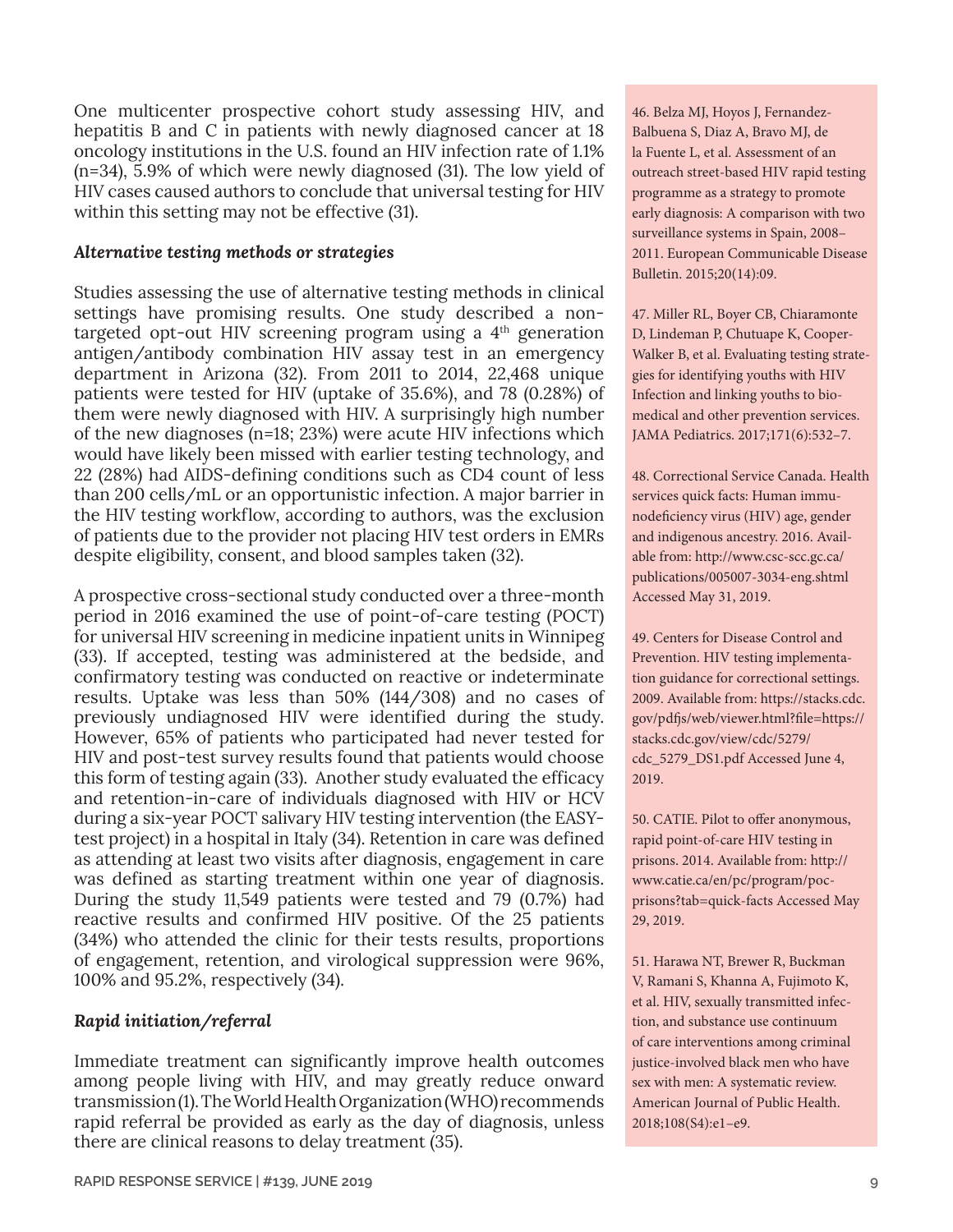In 2017 two Australian organizations (ACON and Positive Life New South Wales) published an evidence brief that outlined implementation studies and models of service delivery (four from high-income countries) that demonstrated the benefits of rapid initiation for linking the newly HIV diagnosed to care (1). These four studies are briefly summarized below:

The first study described the outcomes of an 18-month demonstration project (RAPID) addressing structural barriers to same-day initiation of antiretroviral treatment introduced by the San Francisco General Hospital in 2013 (36). Education regarding HIV infection, risk education and the benefits of treatment were combined with laboratory testing for treatment contraindications into a single visit on the day of diagnosis. Taxi vouchers were provided to facilitate immediate transport from the testing site to the clinic. Five-day starter packs of antiretroviral drugs were provided, as well as assistance with insurance approval. RAPID nurses followed up with patients within the first seven days of diagnosis to review treatment options. Compared to data from 2006–2009, the time to ART initiation was reduced from an average of 128 days to 24 hours, and time to viral suppression reduced from 218 days to 56 days. Of the 39 patients, 94.9% began ART within 24 hours (36).

The second study was a case note review of 113 individuals diagnosed with acute HIV infection at a sexual health clinic in London (37). Results showed that following HIV diagnosis, median time to initiation of antiretroviral treatment was 20 days and 77% of patients started treatment at their first medical appointment (all men who have sex with men). At 24 weeks, no patient had discontinued treatment, and 99% of patients achieved viral suppression (37).

Outcomes from two sexual health clinics in Vancouver offering rapid referral were assessed over nine months in 2013 in the third study (38). As part of the program, diagnosed patients were offered either counselling and referral-to-care or counselling and referral to same-day connection with an HIV specialist, peers, and social workers. Of 19 patients diagnosed with HIV, a total of 84% chose the rapid referral program and on average linked to care within 24 hours (an average of 14 days for those with chronic infection; all decreasing from a pre-intervention average of 21.5 days) (38).

In the fourth study, outcomes were evaluated from 86 newly HIV diagnosed individuals enrolled in a community-based screening program in San Diego (Early Test) who initiated treatment within 30 days (39). Following diagnosis, a return visit was provided as soon as possible, during which time clinical laboratories were performed and immediate, free of charge testing offered. Routine follow-up visits were also performed. Median time from offer of treatment to starting treatment was eight days and 26% initiated treatment at their intake visits. Viral suppression was reached by 79% of participants by week 12, 82% by week 24, and 88% by week 48 (39).

52. Iroh PA, Mayo H, Nijhawan AE. The HIV care cascade before, during, and after incarceration: A systematic review and data synthesis. American Journal of Public Health. 2015;105(7):e5–16.

53. Francis-Graham S, Ekeke NA, Nelson CA, Lee TY, Haj SE, Rhodes T, et al. Understanding how, why, for whom, and under what circumstances opt-out blood-borne virus testing programmes work to increase test engagement and uptake within prison: A rapid-realist review. BMC Health Services Research. 2019;19(1):152.

54. de la Flor C, Porsa E, Nijhawan AE. Opt-out HIV and hepatitis C testing at the Dallas County Jail: Uptake, prevalence, and demographic characteristics of testers. Public Health Reports. 2017;132(6):617–21.

55. Song W, Mulatu MS, Rorie M, Zhang H, Gilford JW. HIV testing and positivity patterns of partners of HIV-diagnosed people in partner services programs, United States, 2013–2014. Public Health Reports. 2017;132(4):455–62.

56. World Health Organization. Guidelines on HIV self-testing and partner notification: Supplement to consolidated guidelines on HIV testing services. 2016. Available from: [https://](https://apps.who.int/iris/bitstream/handle/10665/251655/9789241549868-eng.pdf;jsessionid=5301C1257F9742D8073BF32BF5EF3222?sequence=1) [apps.who.int/iris/bitstream/hand](https://apps.who.int/iris/bitstream/handle/10665/251655/9789241549868-eng.pdf;jsessionid=5301C1257F9742D8073BF32BF5EF3222?sequence=1) [le/10665/251655/9789241549868-eng.](https://apps.who.int/iris/bitstream/handle/10665/251655/9789241549868-eng.pdf;jsessionid=5301C1257F9742D8073BF32BF5EF3222?sequence=1) [pdf;jsessionid=5301C1257F9742D8073](https://apps.who.int/iris/bitstream/handle/10665/251655/9789241549868-eng.pdf;jsessionid=5301C1257F9742D8073BF32BF5EF3222?sequence=1) [BF32BF5EF3222?sequence=1](https://apps.who.int/iris/bitstream/handle/10665/251655/9789241549868-eng.pdf;jsessionid=5301C1257F9742D8073BF32BF5EF3222?sequence=1) Accessed June 4, 2019.

57. Rayment M, Curtis H, Carne C, McClean H, Bell G, Estcourt C, et al. An effective strategy to diagnose HIV infection: Findings from a national audit of HIV partner notification outcomes in sexual health and infectious disease clinics in the UK. Sexually Transmitted Infections. 2017;93(2):94–9.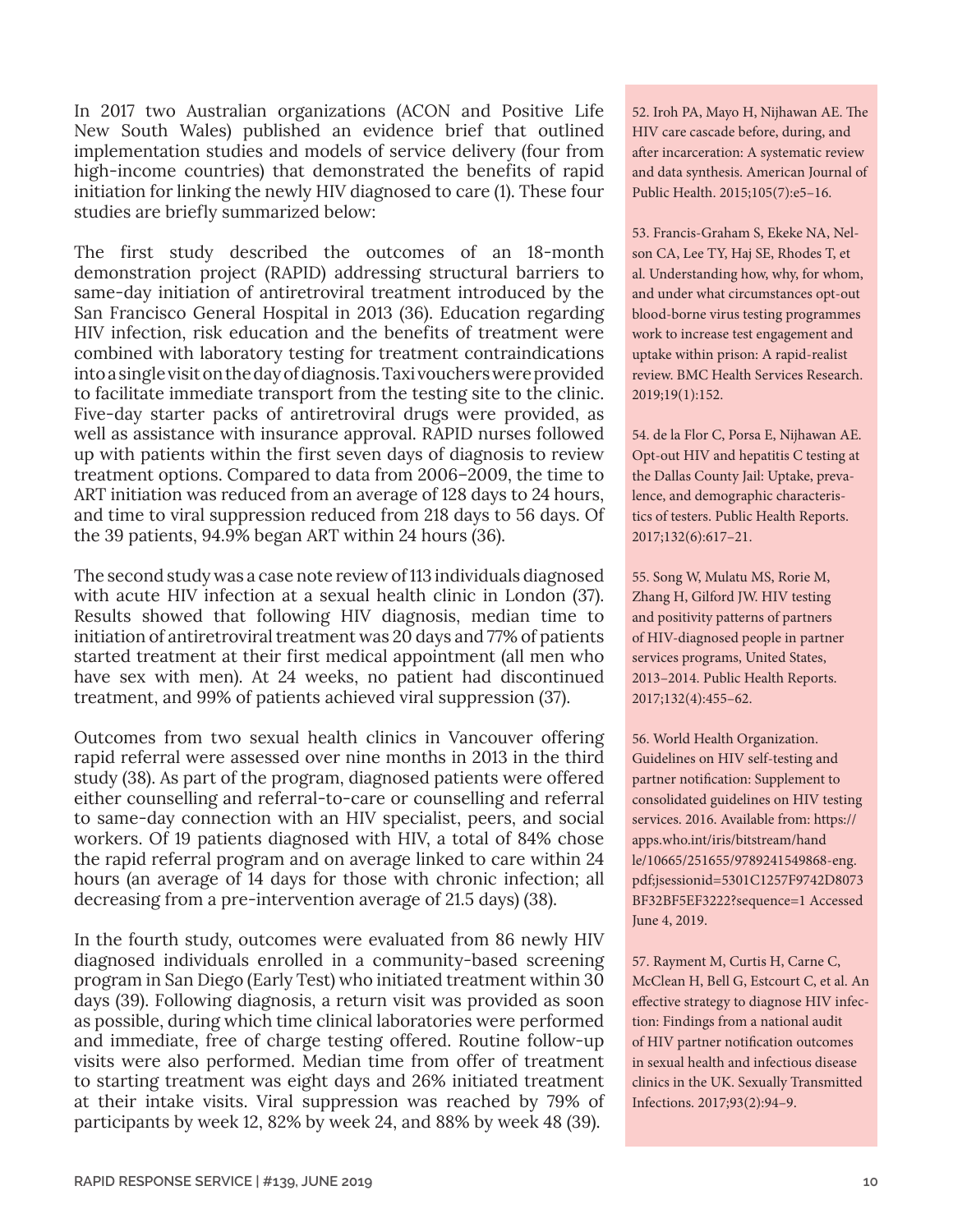# **Reaching the undiagnosed in community settings**

By raising awareness of the benefits of HIV testing and facilitating access to testing services, community based organizations (CBOs) may play an important part in the uptake of HIV testing and linkage to care among people at risk for HIV (3). Community sites may be more accessible to populations who do not access medical services regularly and could mitigate barriers to testing experienced at the provider, individual, and clinical levels. This may then prevent missed opportunities and increase early diagnoses of HIV. HIV testing services may be provided on-site at a CBO, through mobile testing units, or through outreach settings. Community-clinical partnerships facilitate this strategy (3).

#### *HIV point-of-care testing and alternative venue testing*

Rapid HIV testing, or point-of-care testing (POCT), can provide test results rapidly, be used by trained lay persons, expand testing to communities where infrastructure is limited, and may reduce missed diagnoses by removing the need for return visits (3). POCT has greatly expanded access to HIV testing in some Canadian settings and among target populations such as Indigenous peoples, incarcerated individuals, men who have sex with men, people who inject drugs, and pregnant women (40). Some Canadian jurisdictions are exploring different settings, such as aboriginal health centres, addictions facilities, and indoor commercial sex markets to reach the HIV undiagnosed through targeted strategies, facilitated by POCT (40). The use of peers and non-regulated providers in these sites may increase access and acceptability of testing, but may also raise confidentiality concerns (3).

Some demonstration projects have shown that POCT can reach individuals who have never tested for HIV, while also revealing new HIV diagnoses. For example, one project conducted in Italy offered HIV rapid testing on oral fluid (OraQuick®) to 2,949 individuals in non-government organizations (NGOs), migrant primary care services, and drug services over six months (41). Reactive results were referred to a specialist for confirmatory testing and care. There were a total of 27 (0.9%) preliminary positive test results overall. Of those confirmed as HIV positive, 30% had never been tested before. Linkage to care ranged from 67% at mobile units for people who use drugs, 80% at migrant services, and 100% at NGOs (41).

HIV rapid testing was also offered in retail pharmacies in areas with large racial/ethnic minority communities and high poverty as part of the Care and Prevention in the United States Demonstration Project (CAPUS) in Virginia (42). Clients with reactive results were linked to confirmatory testing and care, and a 24-hour telephone line was used to facilitate this process. During the two-year study 3,630 clients were tested and 46% were either first time testers or unsure of their testing history. Of these, 26 were confirmed 58. Dalal S, Johnson C, Fonner V, Kennedy CE, Siegfried N, Figueroa C, et al. Improving HIV test uptake and case finding with assisted partner notification services. AIDS. 2017;31(13):1867– 76.

59. McGoy SL, Pettit AC, Morrison M, Alexander LR, Johnson P, Williams B, et al. Use of social network strategy among young black men who have sex with men for HIV testing, linkage to care, and reengagement in care, Tennessee, 2013-2016. Public Health Reports. 2018;133(2\_suppl):43S–51S.

60. LeViere A, Donovan J, Wilkin A, Keller J, Parnell H, Sampson L, et al. Results of a social network testing intervention for HIV in infectious disease clinics. AIDS & Behavior. 2019;23(Suppl 1):48–51.

61. Lightfoot MA, Campbell CK, Moss N, Treves-Kagan S, Agnew E, Kang Dufour MS, et al. Using a social network strategy to distribute HIV self-Test kits to African American and Latino MSM. Journal of Acquired Immune Deficiency Syndromes. 2018;79(1):38–45.

62. Dailey Garnes NJ, Moore ZS, Cadwell BL, Fleischauer AT, Leone P. Previously undiagnosed HIV infections identified through cluster investigation, North Carolina, 2002-2007. AIDS & Behavior. 2015;19(4):723–31.

63. Nikolopoulos GK, Pavlitina E, Muth SQ, Schneider J, Psichogiou M, Williams LD, et al. A network intervention that locates and intervenes with recently HIV-infected persons: The Transmission Reduction Intervention Project (TRIP). Scientific Reports. 2016;6:38100.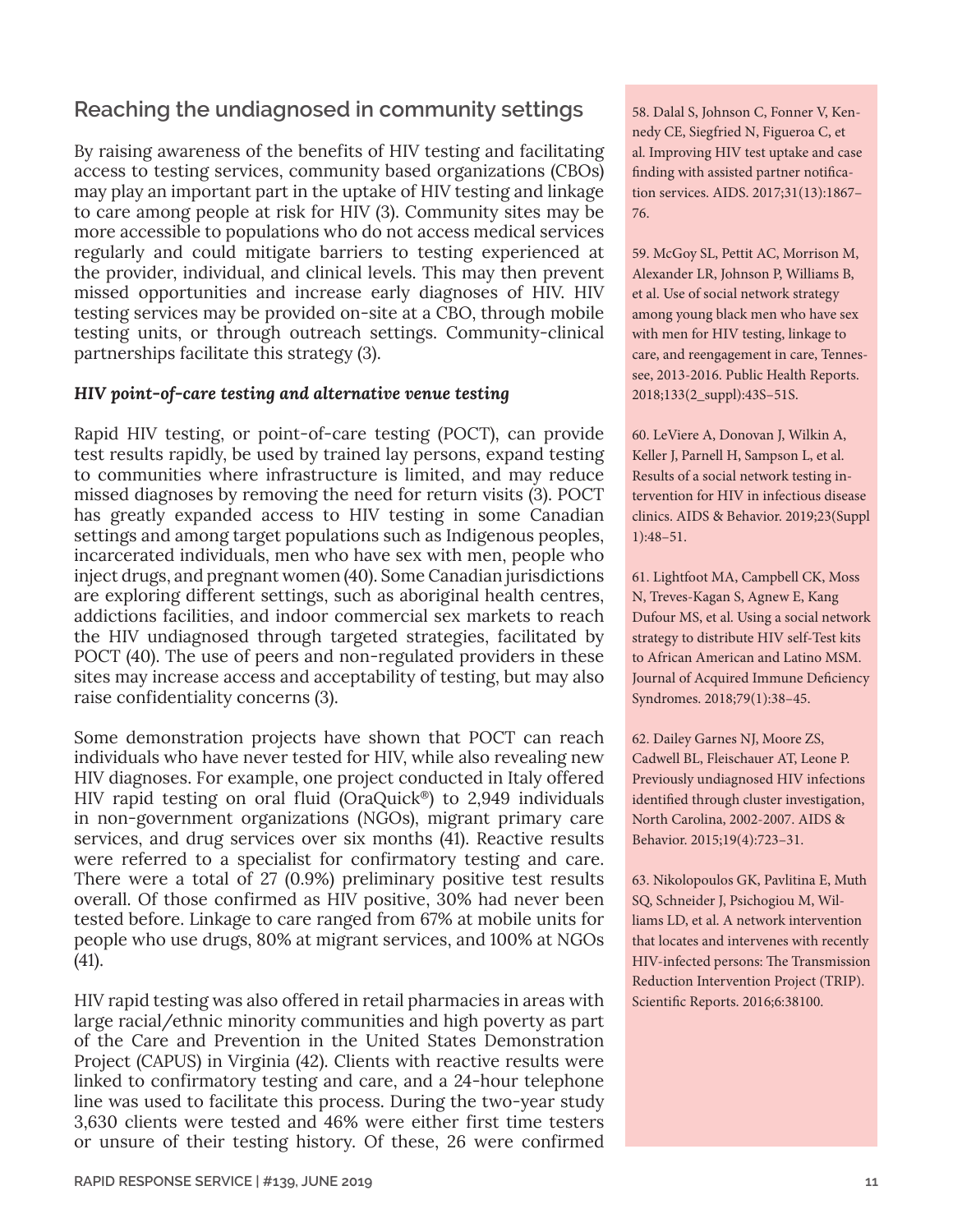positive. Of those with confirmed HIV diagnoses, 85% were linked to care, with the majority linked within 30 days. Rates of HIV reactive results and first-time testing was also higher in this testing program than in other community and clinical testing programs in Virginia during the same time period. This demonstrated that retail pharmacies may be an effective venue to expand HIV testing to reach racial and ethnic minority populations, people who have never been tested, and people with undiagnosed HIV (42). A oneyear pilot study conducted by the Island and Vancouver Coastal Health Authorities also administered POCT at four pharmacies in British Columbia (43). While evaluation showed that this type of intervention was feasible, acceptable to clients, and was able to reach large proportions of first-time testers in some sites, no HIV positive cases were identified (43).

#### *Outreach*

Outreach HIV testing programs in community settings may be one strategy to target hard-to-reach groups and identify undiagnosed HIV (44). A sexual health clinic in London, UK set up outreach clinics at two of the world's largest adult lifestyle exhibitions (with over 10,000 attendees at each) in 2013 and 2015 (44). A total of 360 individuals were tested for HIV (an uptake of 95%); of this, 31% had never been tested for HIV. One individual (0.3%) was newly diagnosed and referred for follow-up. Authors noted the difficulty of implementing outreach-based projects that lack onsite laboratory support and have high staffing demands and costs. However, uptake of testing at the events was higher than national averages (44).

Other research has demonstrated that HIV testing in outreach settings may reach under-tested populations and reveal undiagnosed HIV infections, but may require a more targeted strategy. One study examining CDC funded HIV testing events in non-healthcare settings in 61 health department jurisdictions across the U.S. between 2011 and 2015 assessed diagnosis and linkage to care outcomes among young men who have sex with men (45). A total of 2.8% of young men who have sex with men were diagnosed with HIV, 74% of which were previously undiagnosed. However, young black men who have sex with men were more likely to be newly diagnosed but less likely to be linked to HIV care within 90 days than young men who have sex with men overall (67% versus 71%) (45). Another study compared outcomes from a multisite street-based rapid HIV testing program to preexisting STI/HIV clinics and the national surveillance system in Spain (46). Compared to the clinics, HIV positivity rates in the outreach program were lower overall (1.5% versus 2.7%) and among men who have sex with men (3.9% versus 8%). However, the proportion of men who have sex with men among the newly diagnosed was higher at street outreach settings (89%) than at clinics (78%) and in the surveillance system (56%). Linkage to care for newly diagnosed individuals was nearly 80%. Authors concluded that while the

64. Morgan E, Skaathun B, Nikolopoulos GK, Paraskevis D, Williams LD, Smyrnov P, et al. A network intervention to locate newly HIV infected persons within MSM networks in Chicago. AIDS & Behavior. 2019;23(1):15–20.

65. Williams LD, Korobchuk A, Pavlitina E, Nikolopoulos GK, Skaathun B, Schneider J, et al. Experiences of stigma and support reported by participants in a network intervention to reduce HIV transmission in Athens, Greece; Odessa, Ukraine; and Chicago, Illinois. AIDS & Behavior. 2019;24:24.

66. Malekinejad M, Johnston LG, Kendall C, Kerr LR, Rifkin MR, Rutherford GW. Using respondentdriven sampling methodology for HIV biological and behavioral surveillance in international settings: A systematic review. AIDS & Behavior. 2008;12(4 Suppl):S105–30.

67. Hatzakis A, Sypsa V, Paraskevis D, Nikolopoulos G, Tsiara C, Micha K, et al. Design and baseline findings of a large-scale rapid response to an HIV outbreak in people who inject drugs in Athens, Greece: The ARISTOTLE programme. Addiction. 2015;110(9):1453– 67.

68. Sypsa V, Psichogiou M, Paraskevis D, Nikolopoulos G, Tsiara C, Paraskeva D, et al. Rapid decline in HIV incidence among persons who inject drugs during a fast-track combination prevention program after an HIV outbreak in Athens. Journal of Infectious Diseases. 2017;215(10):1496–505.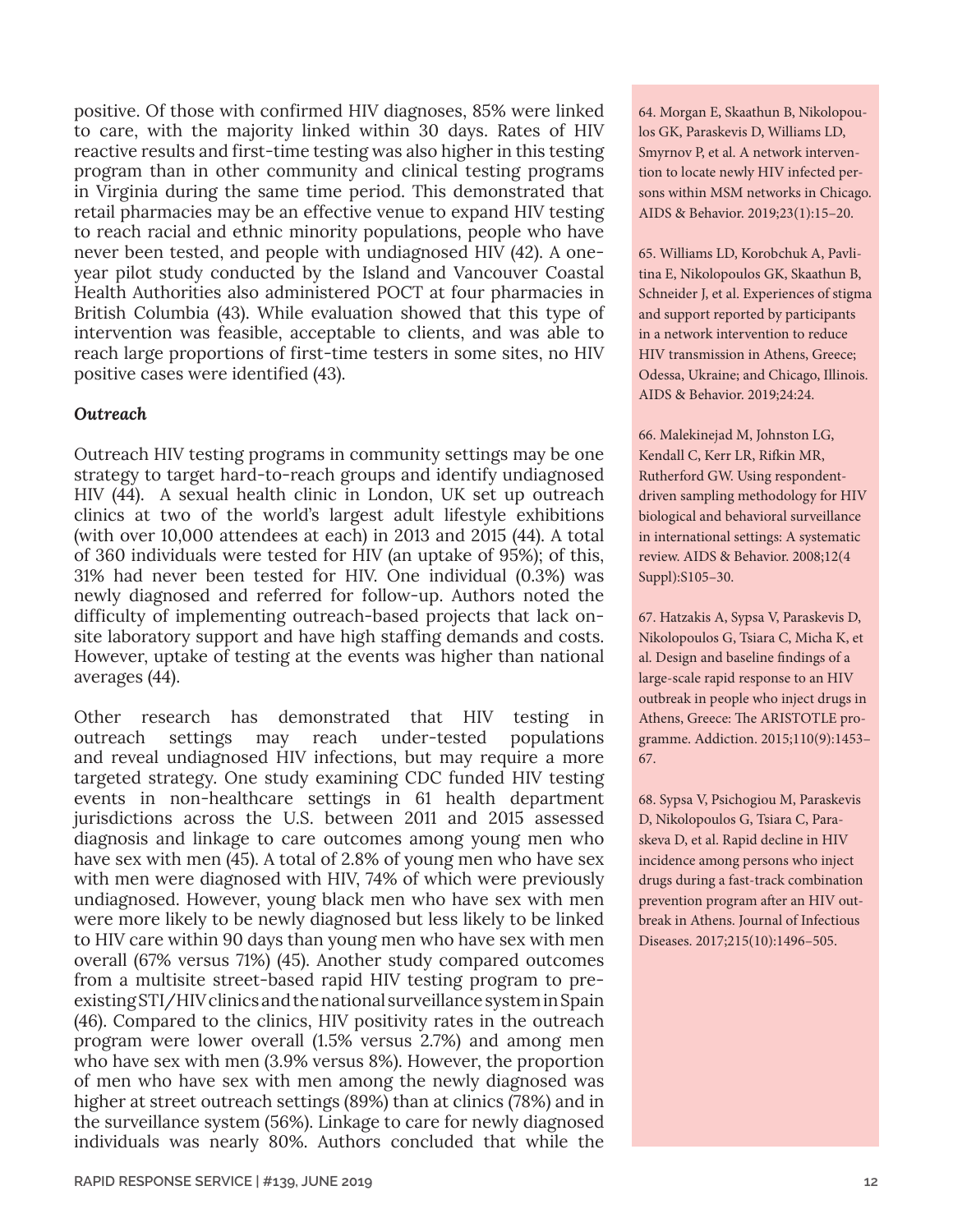program reached an under-tested population, performance may be improved by targeting it to locations specific to men who have sex with men, as diagnoses were almost exclusive to this population (46).

# **Comparing clinical and community settings for reaching the undiagnosed**

From the previous sections it is evident that interventions in community and clinical settings can play a role in reaching the HIV undiagnosed, however it is unclear which may be more effective (47). Some researchers believe that these approaches can be combined into one integrated testing strategy that is tailored to meet regional and local needs (3), and some jurisdictions in Canada have begun to implement this approach (3). One study compared strategies in both these settings through a multisite HIV testing program focused on at-risk sexual minority male youths of colour, and found that targeted testing in community settings may be more effective (47). Twelve adolescent medicine HIV primary care programs in the U.S. implemented one of three testing strategies: targeted testing at community-based events, universal testing in community-based and clinical settings, or a combination thereof. During a nine-month period, 3,301 youths were tested for HIV overall. For universal, combination, and targeted strategies the proportion of individuals tested that were sexual minority males was around 4%, 27% and 40%, and the proportion of new HIV positive cases identified was 0.1%, 2.1%, and 3.2%, respectively. However, when type of test was separately analyzed from sites using a combined strategy, rate of newly identified HIV cases was 0.1% for universal testing, and 6.3% for targeted testing. Targeted and combination testing strategies were also more successful at linking HIV-negative youths to prevention services compared with those who underwent universal testing (85% and 67%, compared to 34%). Percentage of HIV-positive youths linked to HIV care was not compared, however authors noted that across all sites, a total of 98% of were linked to care during this study (47).

# **Reaching the undiagnosed in criminal justice settings**

Other non-clinical settings are also being explored to reach the undiagnosed (40). For example, criminal justice settings may be an important gateway for interventions (3), as a high prevalence of HIV has been shown in Canadian custody settings (over 6% among female Indigenous inmates) (48). The CDC also recommends opt-out HIV testing within U.S. prisons, however supports the implementation of alternative approaches (49). One pilot study conducted in Ontario in 2011 demonstrated that anonymous POCT in a Canadian prison setting is feasible, and can fill gaps in testing services for prisoners (50).

69. Franks J, Mannheimer SB, Hirsch-Moverman Y, Hayes-Larson E, Colson PW, Ortega H, et al. Multiple strategies to identify HIV-positive black men who have sex with men and transgender women in New York City: A crosssectional analysis of recruitment results. Journal of the International AIDS Society. 2018;21(3):03.

70. Flores A, Herman J, Gates G, Brown T. How many adults idenitfy as transgender in the United States? 2016. Available from: [https://williamsinstitute.](https://williamsinstitute.law.ucla.edu/wp-content/uploads/How-Many-Adults-Identify-as-Transgender-in-the-United-States.pdf) [law.ucla.edu/wp-content/uploads/How-](https://williamsinstitute.law.ucla.edu/wp-content/uploads/How-Many-Adults-Identify-as-Transgender-in-the-United-States.pdf)[Many-Adults-Identify-as-Transgender](https://williamsinstitute.law.ucla.edu/wp-content/uploads/How-Many-Adults-Identify-as-Transgender-in-the-United-States.pdf)[in-the-United-States.pdf](https://williamsinstitute.law.ucla.edu/wp-content/uploads/How-Many-Adults-Identify-as-Transgender-in-the-United-States.pdf) Accessed June 4, 2019.

71. Sullivan PS, Wall KM, O'Hara B, Jones J, Barnes J, DiClemente R, et al. The prevalence of undiagnosed HIV serodiscordance among male couples presenting for HIV testing. Archives of Sexual Behavior. 2014;43(1):173–80.

72. Boyer CB, Robles-Schrader GM, Li SX, Miller RL, Korelitz J, Price GN, et al. A comparison of network-based strategies for screening at-risk Hispanic/ Latino adolescents and young adults for undiagnosed asymptomatic HIV infection. Journal of Adolescent Health. 2014;55(6):765–73.

73. Baytop C, Royal S, Hubbard McCree D, Simmons R, Tregerman R, Robinson C, et al. Comparison of strategies to increase HIV testing among African-American gay, bisexual, and other men who have sex with men in Washington, DC. AIDS Care. 2014;26(5):608–12.

74. Gwadz M, Cleland CM, Perlman DC, Hagan H, Jenness SM, Leonard NR, et al. Public health benefit of peerreferral strategies for detecting undiagnosed HIV infection among high-risk heterosexuals in New York City. Journal of Acquired Immune Deficiency Syndromes. 2017;74(5):499–507.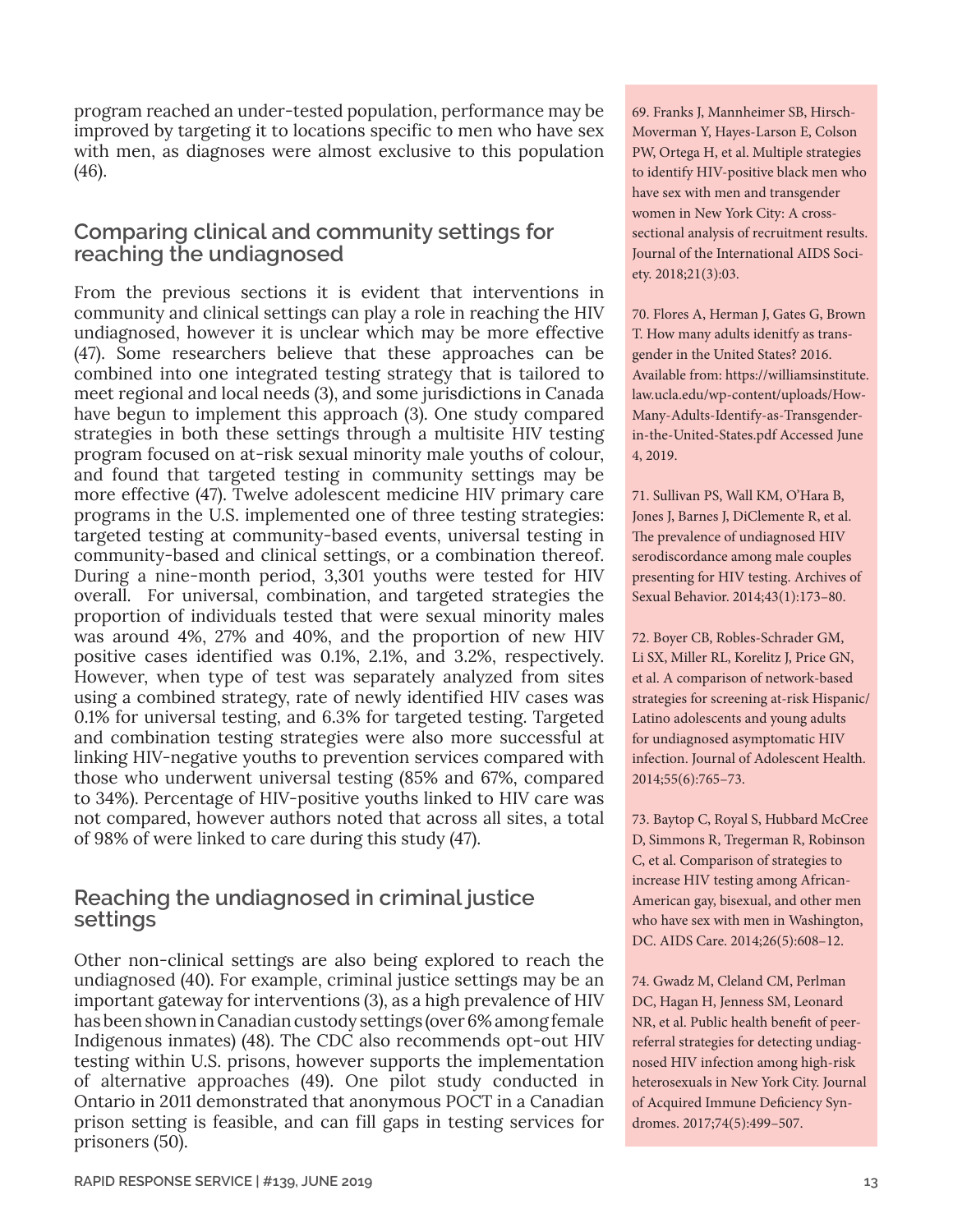Two systematic reviews were found assessing HIV-related interventions in criminal justice settings (51, 52). The first described HIV, STI and substance use interventions for criminal justiceinvolved population in the U.S., with a particular focus on their impact on HIV outcomes among black men who have sex with men (51). Twenty articles examined new programs to increase HIV screening and identify previously undiagnosed infections. Programs involved changes in the type of tests (e.g. from blood sample to oral fluid sample) or in the method of testing offer (e.g. opt-in versus opt-out). Interventions consistently demonstrated an HIV prevalence over 1%. Cost-effectiveness was also demonstrated, including for black men who have sex with men. In all but one study, the majority of individuals diagnosed were provided treatment (51). Studies comparing opt-in to opt-out approaches to HIV testing showed that opt-out testing may result in greater uptake and numbers of new diagnoses. Other strategies showing promise were rapid in-custody treatment and supported referrals to communitybased care following release. HIV care engagement results were mixed (51).

The second systematic review identified literature from the U.S. and Canada and examined HIV care cascade outcomes among inmates before, during and after incarceration (52). Among studies and reports citing blinded or mandatory HIV testing (n=22), average HIV positivity rate was 1.39%, and average newly diagnosed positivity rate (reported in three studies) was 0.66%. Studies reporting opt-out testing (n=12; most commonly implemented with rapid testing methods) had an average positivity rate of 1.05%, and average newly diagnosed positivity rate of 0.43%. Opt-in and voluntary approaches (n=26) had an average positive rate of 2.55% and newly diagnosed positivity rate of 1.32%. Review authors stated, however, that it was difficult to draw conclusions about which technique may identify the most HIV-positive individuals. Overall, studies showed that rates of HIV diagnosis, linkage to care, retention in care, antiretroviral treatment adherence, and viral suppression improved substantially during incarceration, often to rates even higher than the national average. However, upon release these rates dropped to levels equal to or lower than those before incarceration. The largest declines were shown in retention in care (from 76% to 30%) and linkage to care (from 76% to 36%). This demonstrated the impact that interventions have on reaching hard-to-reach populations, as well as the need for improved postincarceration engagement. Successful interventions, according to review authors, addressed barriers to linkage-to-care through opiate replacement therapy, enhanced case management, patient navigation, or combinations of these strategies. Reported facilitators of linkage-to-care included HIV education during incarceration, discharge planning, transportation, and stable housing. Authors recommended establishing partnerships between correctional and health departments be established; increased opt-out HIV testing for inmates and recently released individuals; improved continuity of care after release, particularly for minority inmates;

75. Iribarren SJ, Ghazzawi A, Sheinfil AZ, Frasca T, Brown W, 3rd, Lopez-Rios J, et al. Mixed-method evaluation of social media-based tools and traditional strategies to recruit high-risk and hard-to-reach populations into an HIV prevention intervention study. AIDS & Behavior. 2018;22(1):347–57.

76. Centers for Disease Control and Prevention. Implementing HIV testing in nonclinical settings: A guide for HIV testing providers. 2016. Available from: [https://www.cdc.gov/hiv/pdf/testing/](https://www.cdc.gov/hiv/pdf/testing/cdc_hiv_implementing_hiv_testing_in_nonclinical_settings.pdf) [cdc\\_hiv\\_implementing\\_hiv\\_testing\\_in\\_](https://www.cdc.gov/hiv/pdf/testing/cdc_hiv_implementing_hiv_testing_in_nonclinical_settings.pdf) [nonclinical\\_settings.pdf](https://www.cdc.gov/hiv/pdf/testing/cdc_hiv_implementing_hiv_testing_in_nonclinical_settings.pdf) Accessed June 4, 2019.

77. Centers for Disease Control and Prevention. Home tests. 2019. Available from: [https://www.cdc.gov/hiv/testing/](https://www.cdc.gov/hiv/testing/hometests.html) [hometests.html](https://www.cdc.gov/hiv/testing/hometests.html) Accessed June 6, 2019.

78. Home Access Health Corporation. HIV-1 test service discontinued. Available from: [https://www.homeaccess.](https://www.homeaccess.com/hiv-1-test-service-discontinued/ ) [com/hiv-1-test-service-discontinued/](https://www.homeaccess.com/hiv-1-test-service-discontinued/ )  Accessed June 6, 2019.

79. Elliot E, Rossi M, McCormack S, McOwan A. Identifying undiagnosed HIV in men who have sex with men (MSM) by offering HIV home sampling via online gay social media: A service evaluation. Sexually Transmitted Infections. 2016;92(6):470–3.

80. Ahmed-Little Y, Bothra V, Cordwell D, Freeman Powell D, Ellis D, Klapper P, et al. Attitudes towards HIV testing via home-sampling kits ordered online (RUClear pilots 2011–12). Journal of Public Health. 2016;38(3):585–90.

81. Polilli E, Sozio F, Di Stefano P, Sciacca A, Ursini T, Paoloni M, et al. Web-based HIV testing in Abruzzo, Italy: Analysis of 15-month activity results. AIDS Patient Care & STDS. 2016;30(10):471–5.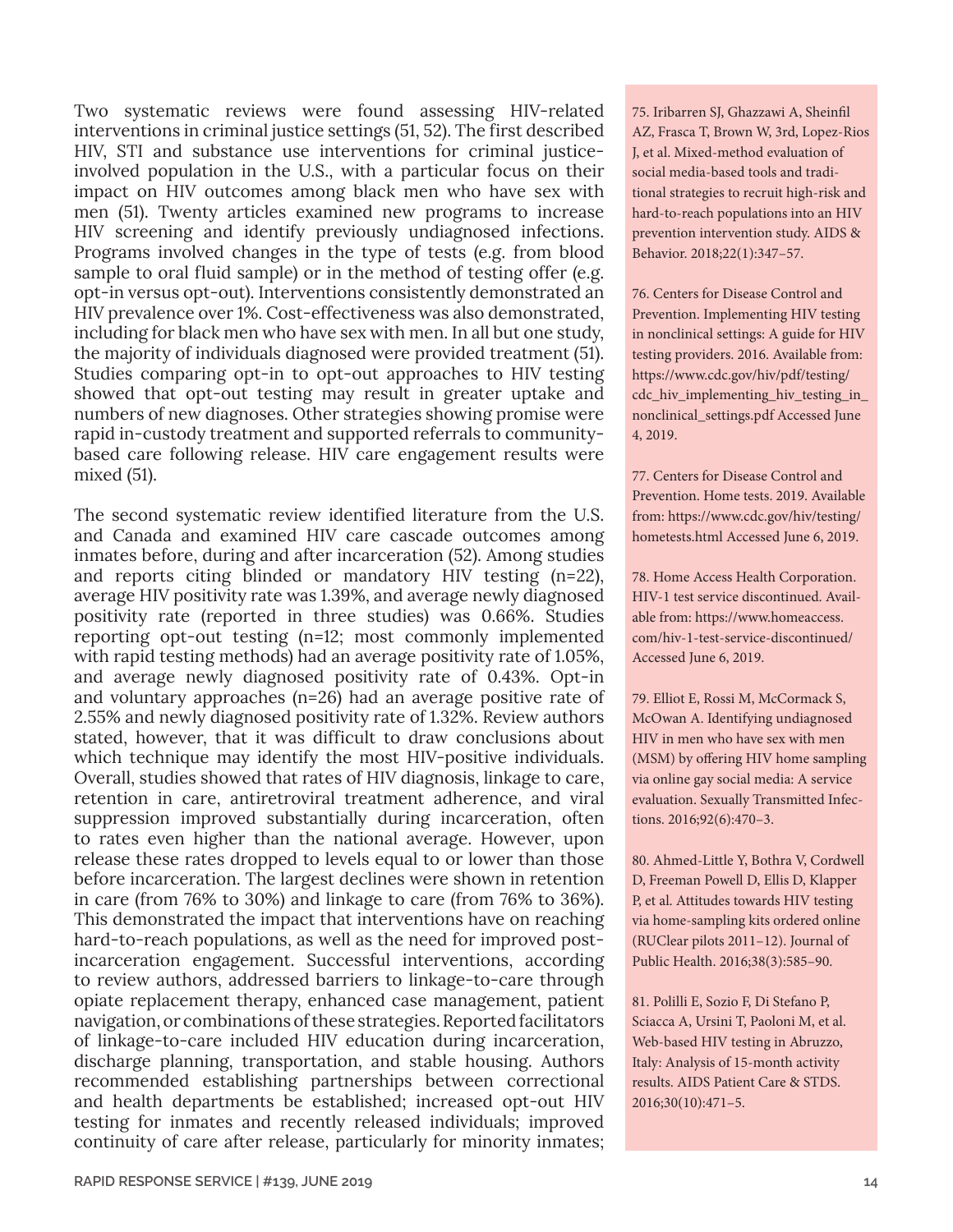and continuing to measure virological suppression after release (52).

One review identified important implementation considerations that potentially moderate the effectiveness of opt-out testing programs for HIV, HBV, and HCV in prisons (53). The study authors analyzed data from 60 articles, where the proportion of prison inmates offered testing ranged across studies from 13% to 100%, and found that this was influenced by timing of test offer. Test offer was often hindered by barriers to prisoner access such as inmates not being medically competent to provide consent upon entry. Authors recommended that, where possible, opt-out testing should be conducted on the first night. Other factors that influenced test offer included insufficient/overworked staff, low capacity to run clinics, and inmates refusing to attend clinics. Uptake of HIV testing across studies varied from 22% to 98% and was influenced by confidentiality concerns, fear of positive diagnosis, self-perceived risk, discomfort with testing procedures, the capacity to consent, trust in healthcare, and fidelity of opt-out offer. The provision of supportive or educational information and oral HIV testing may ameliorate some of these issues. Authors also suggested collaboration between health workers and prison officers, educational events in prison to promote testing and incentivizing clinic attendance for prisoners (53).

In contrast to this review, one study found that uptake of testing may increase when integrated into scheduled blood-draws, rather than immediately at intake (54). The study described opt-out HIV and HCV testing at the Dallas County Jail during intake and then integrated into scheduled blood draws. During the study period 3,155 tests were performed. Uptake of testing increased from 12.9% to 80.5%, and HIV was confirmed in 1% (n=30), 6 of which were new diagnoses; all were subsequently linked to care (54).

# **Reaching the undiagnosed through social networks**

## *Partner notification*

Sexual or needle-sharing partners of HIV-infected

people who are not virologically suppressed are at high risk of acquiring HIV infection (55). Partner notification (also called disclosure or contact tracing) involves a voluntary process whereby individuals diagnosed with HIV are interviewed to identify their sexual or druginjecting partners, partners are notified of their risk of HIV exposure and offered HIV testing, and HIV-positive partners are linked to HIV care (56). Partner notification can be provided using passive or assisted approaches (56). Through passive approaches, HIV-positive individuals are encouraged by a trained provider to disclose their status and suggest testing and counselling to their partners by themselves. Through assisted approaches, HIV-positive individuals are supported by a trained provider in disclosing their status or anonymously notifying partners of their potential exposure to HIV infection. HIV testing and counselling are offered to partners by the provider (56). The WHO strongly recommends that voluntary assisted partner notification services be offered as part of a comprehensive package of testing and care offered to all people with HIV (56). Some studies have suggested that partner notification programs are more effective in identifying a higher proportion of undiagnosed HIV infections compared to targeted or routine HIV testing programs (55). Partner notification services also offer the opportunity to provide HIV prevention services (such as PrEP) to partners who test HIV-negative, but continue to be at risk (55).

Two studies assessed the effectiveness of partner notification services in identifying previously undiagnosed HIV infections among sexual and/ or needle-sharing partners of HIV-positive individuals. The first study examined HIV testing and positivity among partners of HIV-positive individuals participating in partner notification service programs of state and local health departments across the U.S. (55). Data from 21,484 partners from 55 health departments were analyzed. Through partner notification services programs a total of 16,275 (75.8%) partners were tested for HIV over the one-year study period. Of those who received a test result, 4,503 (34.9%) were identified as newly HIV positive. Nearly 25% of partners were not tested, however. Noting demographic and regional differences in uptake, authors recommended tailoring partner services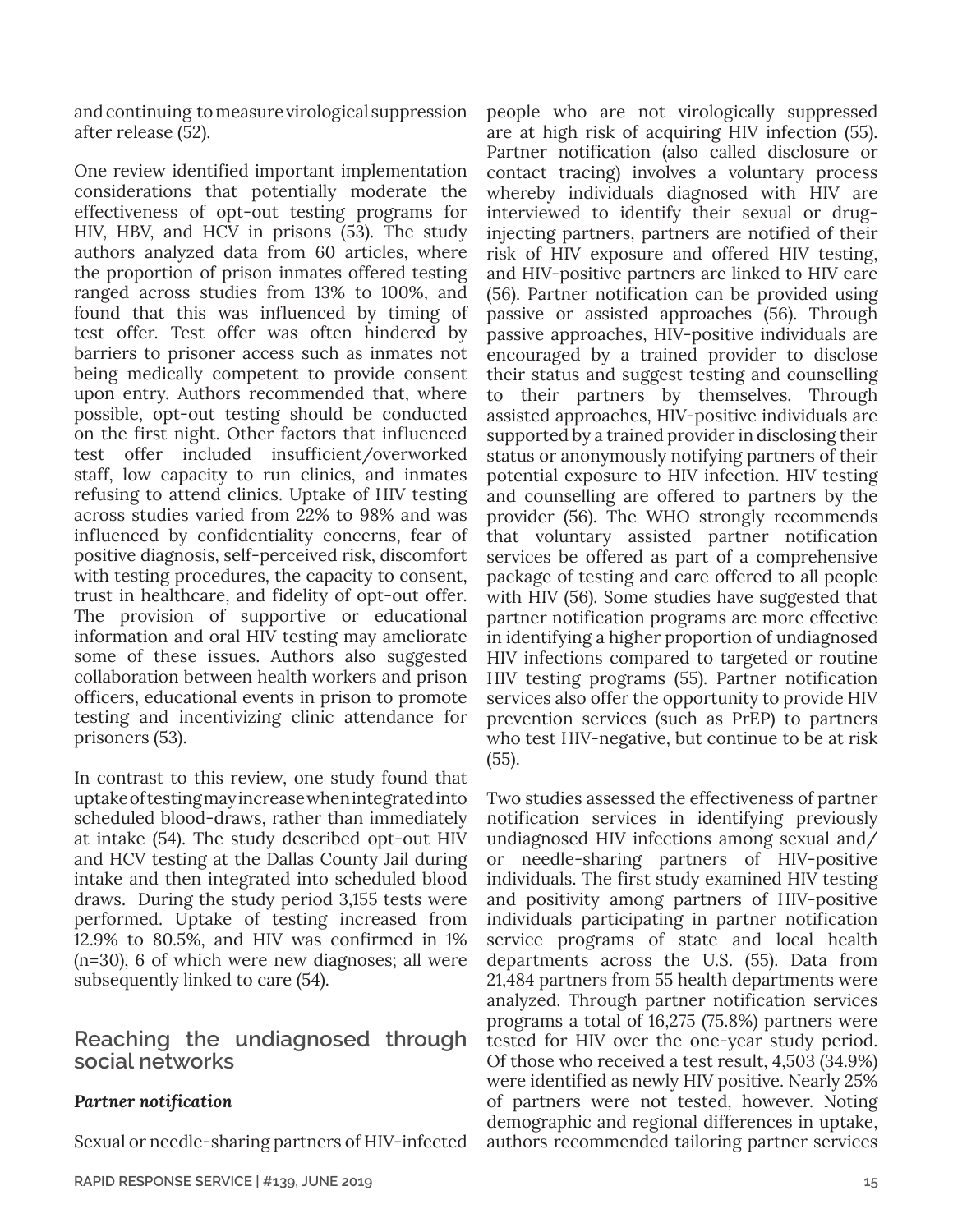to the unique needs of target populations. Linkage to HIV care data among HIV-positive partners was not collected, but it was recommended that the programs begin this practice (55).

The second study audited HIV outcomes from partner notification programs from 169 clinical services across the UK during 2011 (57). Data was collected from 2,964 HIV-positive individuals, and partner notification had been attempted with 88% of them. Outcomes for 3,211 partners were analysed. A total of 1,399 (44%) contacts were considered at risk of HIV infection, informed of this risk, and had an HIV test. The remaining partners were either not found to be at risk (16%), were informed of their risk but not known to have tested (10%), or not informed of their risk (30%). Of partners tested through partner notification, 293 (21%) were newly diagnosed with HIV. Authors concluded that partner notification is a highly effective diagnostic strategy, however the percentage of missed opportunities highlighted a significant area for improvement. Further analysis showed that non-completion of partner notification varied considerably by partner type: ex-regular and casual partners were harder to reach than regular partners. Applying the HIV prevalence observed in the study, authors estimated that an additional 129 partners remained undiagnosed, with more than half of these consisting of exregular or casual partners (despite the prevalence of infection being lower in these groups). Authors felt that this was due to failure to pursue partner notification by healthcare workers, and not due to reluctance to disclose HIV status to partners at risk by HIV-infected individuals (57).

One systematic review assessed the effectiveness of assisted versus passive partner notification approaches in improving HIV testing and diagnosis (58). Ten studies (including four randomized controlled trials and six observational studies from both high- and low- income settings) were included in analysis, representing 5,150 patients. Meta-analysis showed a higher uptake of partner HIV testing, larger proportion of newly identified HIV, and increased linkage to care when HIV-positive patients were offered assistance in notifying partners of their exposure to HIV infection, compared with passive referral. However, uptake of HIV testing among partners was still achievable with passive referral (2%-

65%), and some individual studies found that passive referral reached similar or higher levels as assisted approaches (58).

#### *Social-network strategies*

Social network strategies rest on the concept that people who engage in high-risk behaviours connect with people who engage in similar behaviours, and therefore leverage personal connections in social networks to recruit individuals with potentially undiagnosed HIV (59). Social network strategies offer people newly diagnosed with HIV the chance to refer people they know to HIV testing, and may facilitate the detection of HIV through social networks, beyond solely sexual partners (60).

By providing free testing to anyone who accompanied an HIV-infected patient to their clinic appointment, the NC-LINK testing initiative in North Carolina tested 120 partners at two clinics and identified five new cases of HIV infection over two years (60). All five were linked to HIV care within one year, and three within 30 days. All achieved viral suppression within one year of treatment. With the use of existing infrastructure, the social network strategy was low-cost and sustainable. Despite the low number of individuals tested, authors suggested that this intervention could be expanded in other settings (60).

Some studies have also employed social network strategies among individuals who are not HIVpositive to recruit members of their social network for HIV testing. One study tested a social network strategy distributing HIV self-testing kits to African American and Latino men who have sex with men and transgender women in Alameda County, California between 2016 and 2017 (61). Thirty HIV-positive and HIV-negative peers were asked to distribute five self-test kits to their social network members, and support those who tested positive to link to HIV care. Outcomes from this approach were compared to those of targeted community-based testing programs within the area. Individuals recruited through this social network strategy were significantly more likely to have never tested for HIV (3.5% versus 0.4%); test positive for HIV (6.14% versus 1.49%); and be newly diagnosed (4.2% versus 1.2%). A greater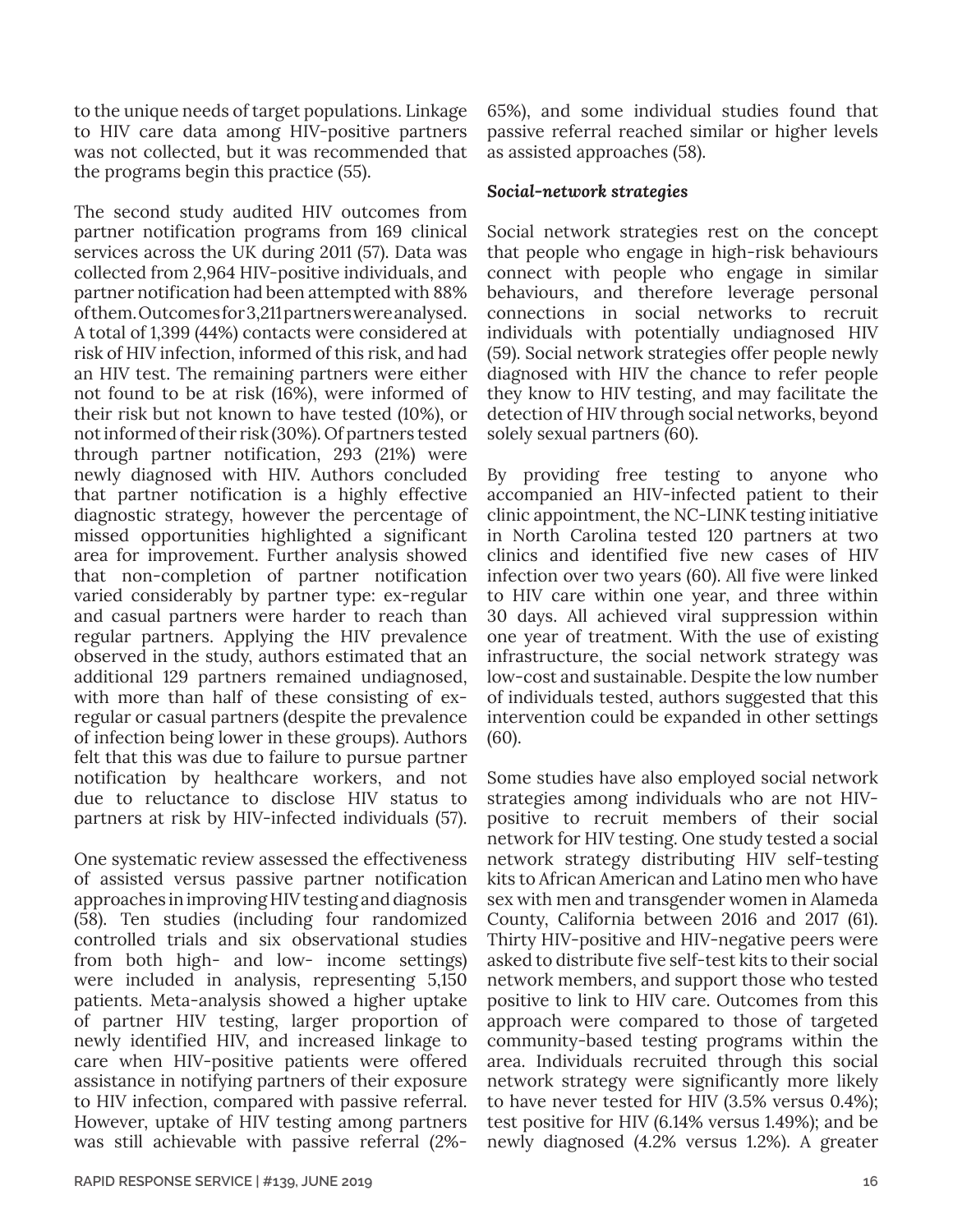proportion of those who tested HIV positive were recruited by an HIV-positive peer (15.6%) than an HIV-negative peer (2.4%). Linkage to care outcomes could not be assessed in this study (61). Another study, conducted at three agencies in Tennessee, identified young black men who have sex with men (both with and without HIV) to recruit members of their social network for HIV testing between 2013 and 2016 (59). This program tested 1,752 individuals of which 82% (n=1,437) were also young black men who have sex with men. A total of 9% (n=158) tested HIV positive and more than half of these (n=80) were newly diagnosed. This social network strategy-based program also linked 55% of the newly diagnosed to HIV care, as well as 57% of those who were previously diagnosed but not engaged in care. Linkage-tocare rates, however, varied by agency and authors suggested that further evaluation was needed to improve these outcomes (59).

Focusing social network strategies on higher risk populations may be more effective at identifying previously undiagnosed HIV. For example, one study reviewed HIV diagnoses in North Carolina during 2002 and 2005 to compare the likelihood of identifying new HIV infections among the social contacts of men who have sex with men, men who report sex with women only, and women (62). Compared to those named by men who have sex with women, the odds of identifying new HIV diagnosis were greater among the social contacts of men who have sex with men. Analysis showed that identifying one new HIV infection would require: 83 men who have sex with men to be interviewed and 28 contacts named; 271 men who have sex with women to be interviewed and 65 contacts named; and 317 women to be interviewed and 56 contacts named. While the overall HIV prevalence was at least 2% among all social contacts identified in this study, authors concluded that focusing social network strategies on men who have sex with men may be a more cost-effective strategy if resources are limited (62).

Two studies of the network-based Transmission Reduction Intervention Project (TRIP) conducted in Greece (63) and Chicago (64) also found that focusing social network strategies on individuals with recent or long-term HIV infection may impact the identification of cases of newly diagnosed

individuals compared to those with long-term HIV infection: 27% compared to 8% (63) and 24% compared to 0% (64). Strategic network tracing, therefore, could potentially support public health efforts to diagnose and treat people earlier in their HIV infection (63, 64). There have been concerns that network-based strategies may increase the risk of exposing participants to stigma if the strategy causes their HIV status to be assumed or disclosed (65). However, a follow-up to these TRIP studies found that the experiences and perceptions of HIV-related stigma among participants did not change significantly, and experiences of HIV-related support increased, between baseline and six-month follow-up for all participants (65). In some cases, these constructs predicted participants' engagement in the intervention; thus, authors suggested further research, as stigma could limit the ability of network-based strategies to reach those in need of HIV testing and care (65). *Respondent-driven sampling*

HIV (63, 64). In both studies, the proportion of previously undiagnosed HIV identified was higher within the networks of recently diagnosed

Considered a promising means to engage high-risk populations in HIV research, respondent-driven sampling is a type of chain-referral sampling where individuals from a target population are trained to recruit people from their existing social networks, and recruits are also trained to recruit social contacts, and so on, with all participants given incentives (66).

A "seek, test, treat, retain" intervention implemented by a CBO in response to an HIV outbreak among people who inject drugs in Greece demonstrated that repeat respondentdriven sampling may facilitate rapid identification of a hidden population, and the provision of HIV testing, counselling and linkage to care (67, 68). The intervention involved reaching out to people who inject drugs through five rounds of respondentdriven sampling, engaging them in HIV testing, providing prevention information, and linking individuals who tested positive to antiretroviral and opioid substitution treatment. Within 3,320 individuals recruited through respondent-driven sampling, the overall HIV prevalence was over 16.5% (68). In order to facilitate linkage to care,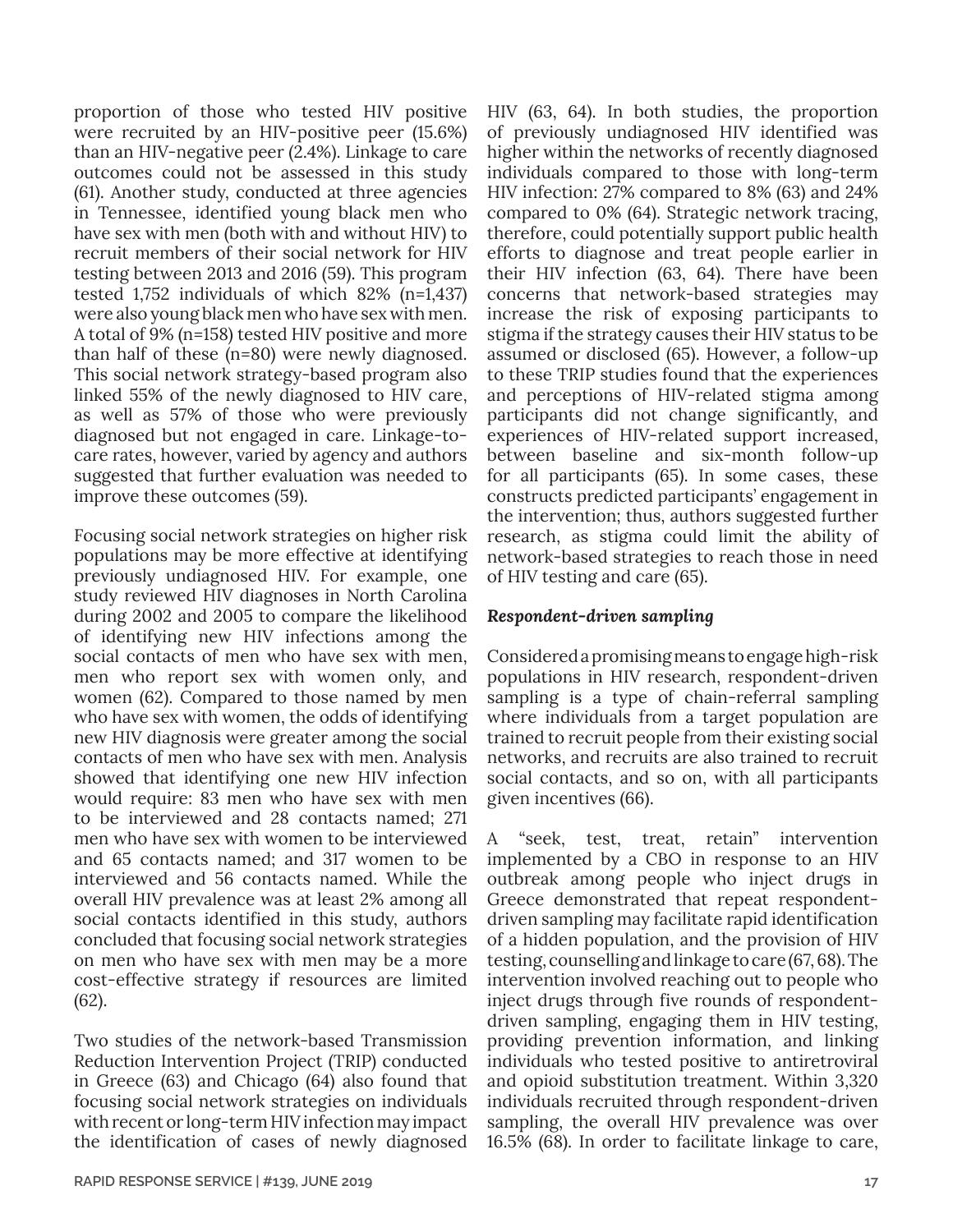a further incentive was given to individuals to collect their HIV test results and dedicated linkage staff arranged treatment appointments when desired (67). Almost half of unlinked individuals were linked to HIV care, and the proportion of those on opioid substitution treatment increased from 12% to 28% (68).

Some research has suggested that combining the peer referral element of respondent-driven sampling with other strategies may be more successful in identifying individuals with HIV than respondent-driven sampling alone (69). Conducted in New York City, the Seek, Test, Treat and Retain (STAR) study compared strategies to recruit black, substance-using men who have sex with men and transgender women with undiagnosed HIV or with previously diagnosed HIV but not in care (69). These were respondent-driven sampling alone, and two additional strategies with integrated incentivized referral: communitybased recruitment (in venues frequented by the target population), and online advertising. HIV prevalence overall was 8.7% (n=167), nearly 86% of whom reported no previous diagnosis (though evidence of viral suppression in 44% suggested non-disclosure of previous HIV status). Nonetheless, compared to the referral-enhanced strategies, respondent-driven sampling alone was the least effective at identifying HIV-positive men and transgender women (4% of recruits and 14% of all HIV diagnoses; compared to 10% and 50% with community-based strategy, and 39% and 4% with online strategies). The study was also particularly successful in recruiting transgender women, with the proportion of transgender participants (3.7%) being almost eight times that in the New York State population (0.5%) (69, 70).

## *Couples voluntary HIV testing and counselling*

One randomized trial explored recruiting participants as couples, through Couples Voluntary HIV Testing and Counselling (CHTC) in Atlanta (71). Ninety-five male-male couples (190 men) were tested for HIV, of whom 20 (11%) were newly diagnosed with HIV. Furthermore, 17% (n=16) of couples were newly identified as HIV serodiscordant. Given the high prevalence of undiagnosed HIV and serodiscordance among this sample, authors recommended scale-up of CHTC services for men who have sex with men.

Authors recommended tailoring prevention services based on couples' serostatus. That is, interventions could provide ongoing access to testing for HIV-negative seroconcordant couples, linkage to medical treatment and care for HIVpositive seroconcordant couples and linkage to both treatment and prevention services for serodiscordant couples (71).

# **Comparing network-based and community-based strategies**

One study compared a community-based (alternative venue-based testing) strategy with a network-based (social and sexual network referral) strategy among Hispanic/Latino youth across 11 cities in the U.S. and Puerto Rico (72). Both strategies were highly effective in engaging the target population, with a total of 1,596 participants completing HIV screening. However, newly diagnosed HIV rates were low and did not significantly differ between strategies: 0.51% ( $n=4$ ) and 0.37% ( $n=3$ ), respectively. Social and sexual network referral did identify more individuals who were first-time testers, however across both groups, only four individuals were successfully linked to care. Additionally, there were differences in the characteristics of individuals tested by each strategy: social and sexual network referral reached a greater group of at-risk heterosexual men, while alternative venue-based testing primarily reached men who have sex with men. Authors suggested that strategically implementing these strategies may improve identification of undiagnosed HIV among Hispanic and Latino youth (72).

Similar results were found in another study comparing the effectiveness of alternative venue-based testing, social network strategies, and partner notification services for reaching previously undiagnosed, African-American men who have sex with men for HIV testing at a gayidentified CBO in Washington, DC (73). While there were no significant differences in HIV positivity rates or new HIV diagnoses across the three strategies, relative to standard care social network strategies and alternative venue-based testing were more successful at reaching firsttime testers. Furthermore, each strategy reached different subgroups of men: heterosexual men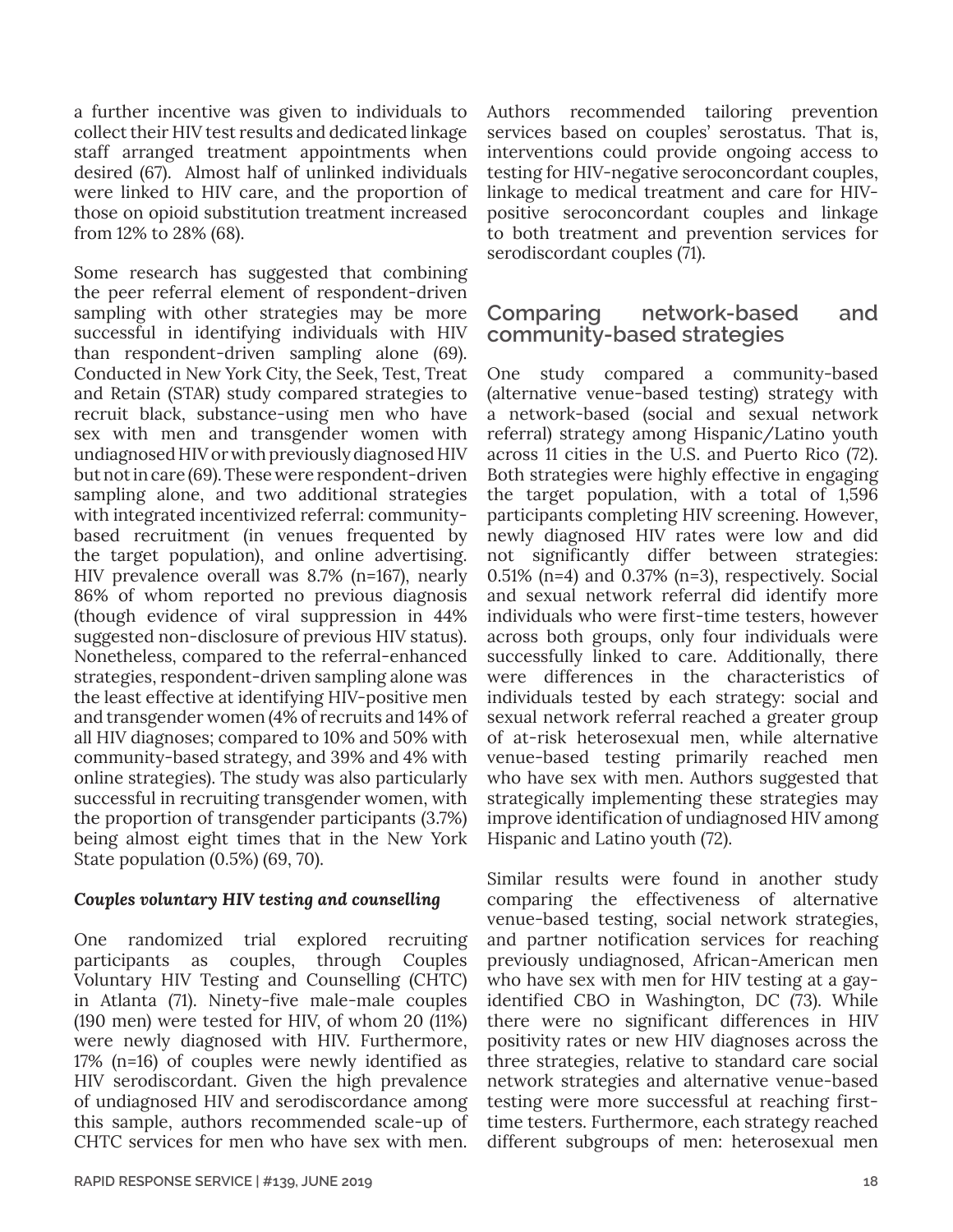were more likely to be recruited using social network strategies, bisexual men and older men were more likely to be recruited by alternative venue-based testing or social network strategies, and homosexual men and young men were more likely to be recruited by partner notification. Authors concluded that to engage all African-American men who have sex with men in HIV testing, a combination of strategies may be the best approach (73).

One study found that respondent-driven sampling may be more effective at identifying undiagnosed HIV among heterosexuals at high risk for HIV compared to other community-based approaches, particularly if they address issues of perceived stigma through anonymous testing (74). The study compared three approaches in a New York City area with high HIV prevalence and poverty rates. Participants were recruited using the following strategies: respondentdriven sampling and confidential HIV testing in two sessions (n=3,116); respondent-driven sampling and anonymous HIV testing in one session (n=498); and venue-based sampling and HIV testing in a single session (n=403). Overall, uptake of HIV testing was almost 97%, with no statistical difference between strategies. However, compared to other approaches, respondent-driven sampling with anonymous testing and one session was more effective at identifying high-risk heterosexuals with more HIV risk factors and less HIV testing experience. Rates of new HIV diagnoses were also higher using RDS with anonymous testing (4%) and confidential testing (1%) compared to venuebased sampling (0.3%) (74).

# **Reaching the undiagnosed through self-directed approaches**

Self-directed approaches, such as HIV selftesting and web-based screening programs, may be beneficial for all priority populations, and may increase access to HIV testing, diagnosis, and linkage to care (3). As opposed to other approaches where health care providers or the health care system control who is tested for HIV and how they are linked to care, selfdirected approaches are patient-centred, providing individuals with more autonomy (3).

However, significant concerns remain regarding potential missed opportunities for counselling, confirmatory testing, partner notification, HIV care, and prevention, in addition to concerns regarding accuracy and cost of testing (3).

### *HIV self-testing*

HIV self-testing allows an individual to perform a diagnostic test (using oral fluid or blood) and to interpret results in private (56). This type of testing is not yet approved in Canada, though its use has been debated (3). Nonetheless, HIV self-testing has the potential to access hard-toreach-groups by reducing the stigma associated with traditional strategies (75), and the WHO recommends offering HIV self-testing as an additional option for individuals (56). The CDC also supports it as an effective method for reaching otherwise untested individuals, and two HIV self-testing kits have been approved in the U.S. (Home Access HIV-1 Test System and Oraquick®) (76). However, as of January 1, 2019 the Home Access HIV-1 Test System has been discontinued (77, 78). Correspondence with the manufacturer confirmed that this was because of commercial reasons.

Home Testing 3 (HT3), a five-year, randomized controlled trial is currently ongoing in New York City and San Juan, Puerto Rico (75). The study explores access to HIV self-testing kits among men who have sex with men and transgender women. A preliminary analysis published in 2018 assessed the strengths and weaknesses of different strategies for engaging this hard-toreach population in the use of the HIV self-test kits. Results showed that social media-based strategies were more effective in recruiting participants (except those over 60) when compared to other strategies. However, referrals produced the highest percentage of eligible participants. This also differed by demographics. For example, referral was more likely to recruit Hispanic, African-American and transgender participants than white participants. Of eligible participants, a total of 20 individuals newly tested as HIV positive (ten of whom were recruited using strategies that used either social media or the internet, followed by six recruited using information tables, three recruited through referral or word-of-mouth, one recruited through printed materials, and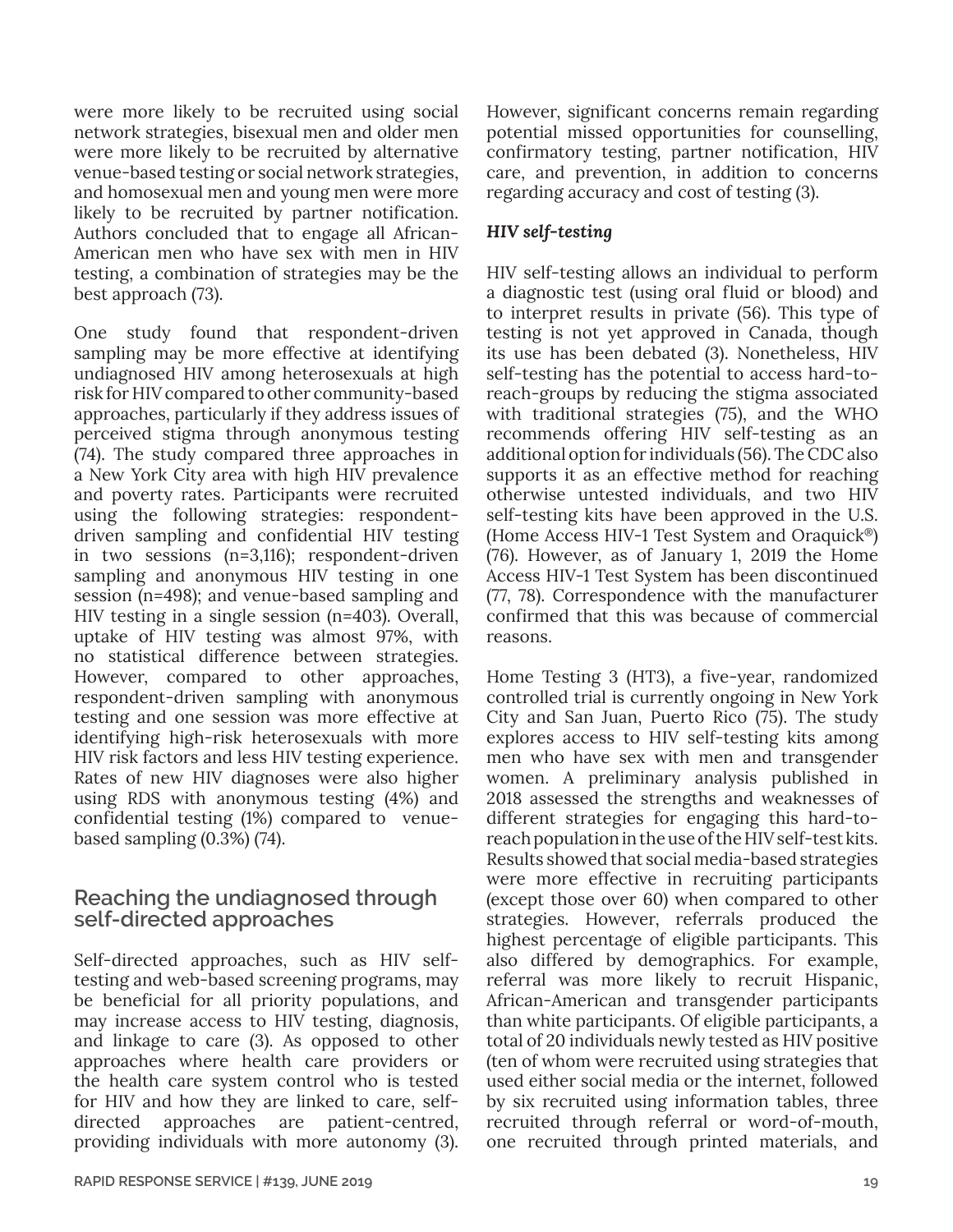none through in-person one-time events). This suggests tailored strategies, as well as social media tools, may be effective at engaging people living with undiagnosed HIV with HIV self-testing (75).

### *Web-based screening*

Web-based screening programs are designed to provide information on and screening for HIV and other STIs using the internet. HIV testing can be offered through a laboratory requisition presented at a designated site, or the mailing of HIV self-testing kits with results analyzed in a laboratory (3).

A study conducted in London, UK found that social media is a successful platform for engaging a high-risk population with HIV testing and care (79). The study described a two-year evaluation of a postal home HIV sampling service (the first of its kind in the UK) provided by a community organization to target hard-to-reach, high-risk men who have sex with men (79). Several gay social networking websites were utilized to offer anonymous assessments of HIV risk and free HIV oral fluid or blood self-sampling kits sent through the mail and analyzed in a clinic. The HIV risk selfassessment was completed by 17,361 individuals, of whom half had an "identifiable risk" for HIV and one third had never been tested. A total of 5,696 test kits were returned and 82 new HIV diagnoses (1.4% of returned samples) were confirmed (along with 14 previously diagnosed, 14 false reactives, and 11 unconfirmed). Recent infections comprised 20% of new diagnoses. All confirmed newly diagnosed individuals were linked to care, making the linkage to care rate 88% (82 of 93 potential new positives). More individuals chose to receive blood over oral sampling kits, but oral samples were more likely to be returned for testing (79).

RUClear, a pilot study offering HIV home-testing kits in the UK, was also successful at engaging individuals in HIV self-testing using a web-based strategy (80). In this study, testing could be requested using an established, online chlamydia testing service (www.ruclear.co.uk) and HIV home-testing kits using dried blood spots (via finger-prick) could be ordered and mailed to a laboratory. Results could be mailed or texted, and a survey regarding acceptability was provided.

Over 18 months, 3,062 kits were returned for testing (uptake rate of 59%), and 2,447 surveys were completed (80% response rate). Seven new HIV diagnoses were detected, all of which were referred to local medical services and confirmed positive. Surveys revealed that participants found the service to be accessible, convenient, easyto-use, and anonymous — avoiding the invasive nature of venipuncture, inconvenient hours of health services, and interaction with health care providers. Another 116 individuals who refused testing returned surveys, citing worry about positive results, having tested recently, confidentiality concerns, waiting for results, and disliking the finger-prick method as reasons for not testing (80).

Another study described the evaluation of a webbased tool ([www.failtestanchetu.it](http://www.failtestanchetu.it)) developed to provide information on HIV and other STIs, facilitate HIV risk self-assessment, and book HIV testing at one of six cites throughout the Abruzzo region in Italy (81). Between 2014 and 2015, approximately 6,000 users visited the website and 3,046 attended a clinic visit for HIV testing and counselling. A total of 28 individuals tested positive (0.92%), none of which had had previous diagnoses, and 92% were successfully linked to care and antiretroviral treatment by physicians at the site of diagnosis (81).

# **A demonstration project implementing multiple strategies**

The Care and Prevention in the United States (CAPUS) Demonstration Project provided evidence for the feasibility of implementing integrated programs utilizing strategies that identify previously undiagnosed HIV infections, linking or reengaging individuals to care, addressing social and structural barriers, and facilitating access to prevention and support services (2). CAPUS was a CDC-funded project carried out across eight U.S. state health departments, with a primary focus on reaching racial and ethnic minority groups. Processes and outcomes were assessed using an evaluation framework developed by the CDC. Grantees collaborated with 117 organizations, including CBOs, local health departments, nonprofit institutions, and businesses to improve their capacity to deliver services, as well as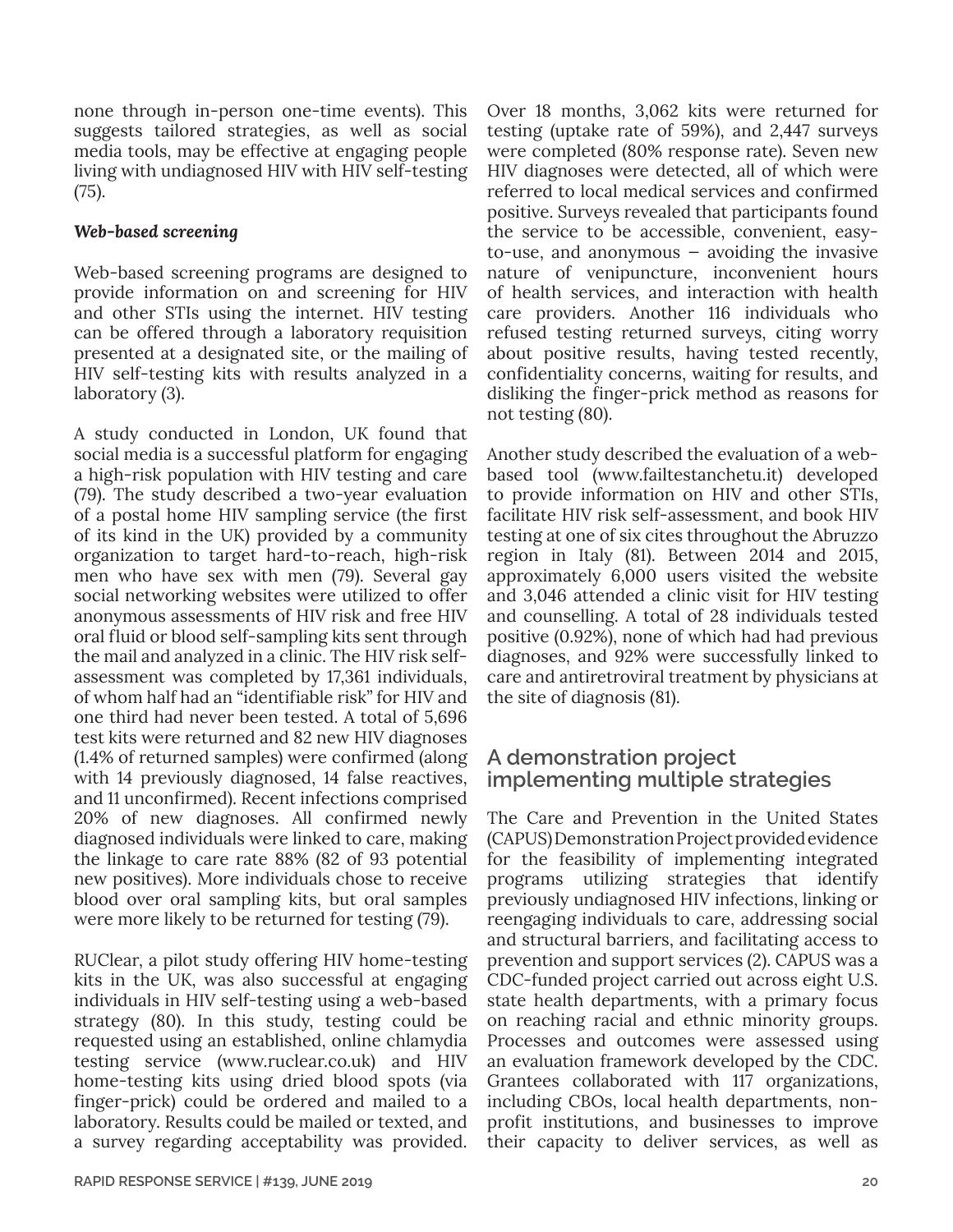provide capacity-building assistance and support to their partners.

All grantees implemented strategies to improve their HIV testing capacity (many of which expanded to locations serving minority groups). Strategies included routine opt-out testing in clinical and other health care settings (such as pharmacies, and correctional health clinics), social network testing in the community, and updating HIV testing technologies (e.g. fourth-generation testing) to increase the likelihood of early HIV diagnosis and timely linkage to care. Between 2012 and 2016, a total of 155,343 HIV tests were conducted (67% among non-Hispanic Black and Latino individuals, 55% among women, and 81% in health care settings). Tests revealed 558 (0.36%) newly diagnosed HIV infections. This rate was higher among non-Hispanic Black (0.57%) than White (0.14%), and in non-health care settings (0.54%) than health care settings (0.32%); this rate was 2.26% in community tests by CBOs.

All sites also developed navigation and other linkage, reengagement and retention (NLRR) programs and integrated these into existing care systems. These programs were tailored according to type of staff (e.g. peers, nurses), populations served, and service delivery strategy or setting. The NLRR programs enrolled 10,382 people living with HIV across all sites, and subsequently linked or reengaged 5,425 of the 7,017 (77.3%) of diagnosed individuals who had dropped out of or were never in care. Risk-reduction interventions, partner notification services, and transportation services were also commonly provided. Grantees also implemented activities to improve the use of surveillance by upgrading data reporting systems (e.g. from paper to electronic), integrating surveillance, care and prevention data, developing prompts or data-sharing systems to facilitate linkage to care, and implementing policies to promote data usage. Capacity-building training to improve cultural competency were offered to providers. Many grantees also launched media and social marketing campaigns to raise awareness, increase knowledge and reduce stigma. Some grantees also addressed barriers by co-locating or integrating support services (such as housing or vocational assistance) with care and prevention. The success of CAPUS testing and NLRR programs, therefore, may be attributed to the use of strategies that are tailored to and known to be effective for these specific populations, addressing multiple barriers to HIV testing and care (2).

# **Factors That May Impact Local Applicability**

As this review focuses on only recent studies from high-income countries, the strategies described may be neither appropriate for nor exhaustive of ways to engage the HIV undiagnosed in other settings. Furthermore, each of the strategies outlined has specific financial, infrastructural and ethical considerations that have been discussed in the literature, as well as barriers and facilitators related to their implementation but this discussion was outside the scope of this review. However, when contemplating implementation, these considerations will be important for decision-makers to account for, in relation to proposed settings and populations. Tailoring and combining strategies to the local context will be important for future implementation of programs to engage people living with undiagnosed HIV.

# **B** What We Did

We searched Medline (including Epub Ahead of Print, In-Process & Other Non-Indexed Citations) using a combination of text terms HIV and (undiagnosed or [difficult to reach] or [hard to reach]). Searches were conducted on April 3, 2019 and results limited to English articles published since 2014. Reference lists of identified reviews were also searched. The search yielded 752 references from which 81 were included.